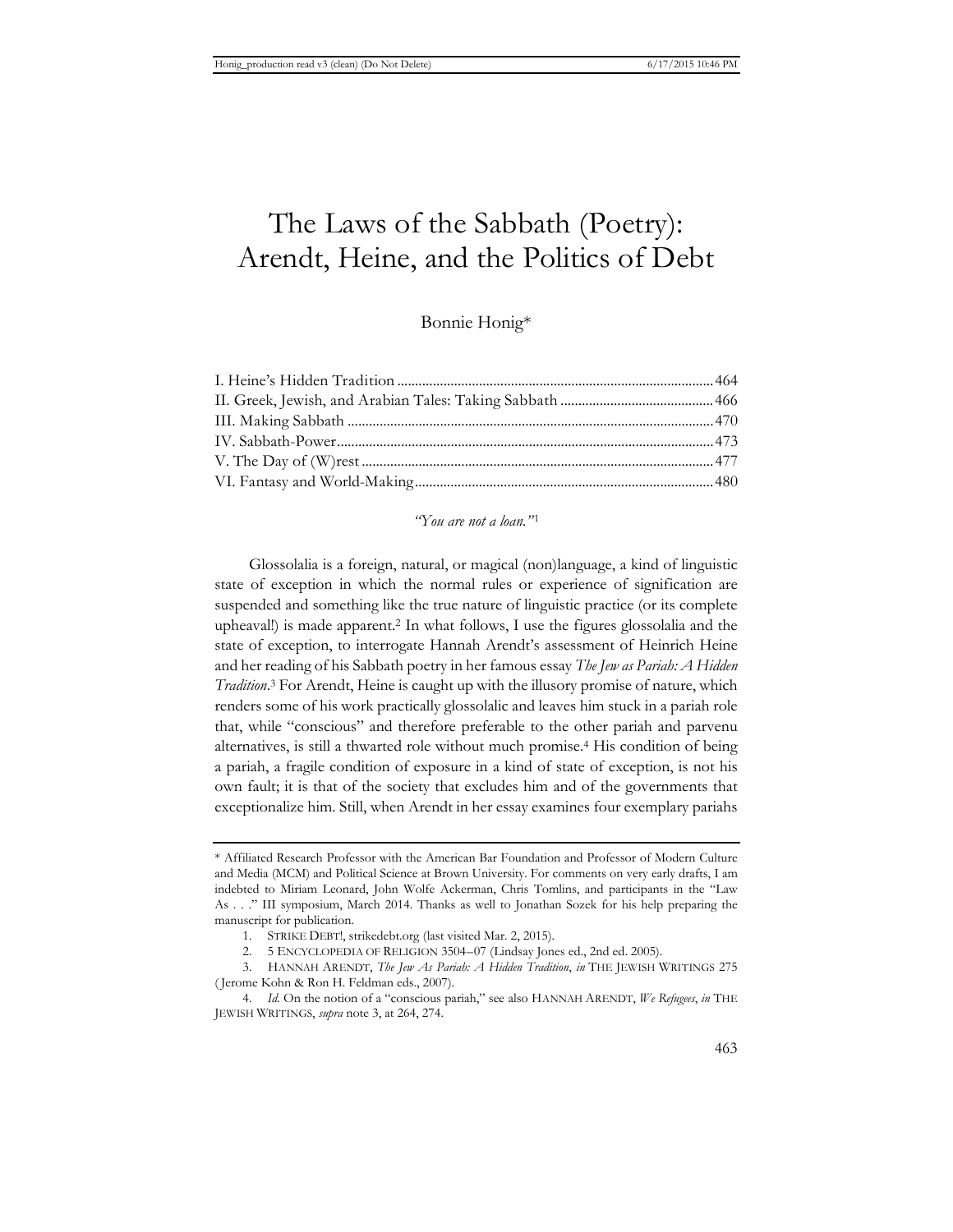and their tactics of resilience, she is not only canvassing the variety of ways in which individuals respond to such situations, she is also assessing them.

## I. HEINE'S HIDDEN TRADITION

In "The Jew as Pariah," Arendt names Heine as one of four exemplary Jewish pariahs, each of whom contributes to a repertoire, or to what she calls a "hidden tradition," of action, by responding resiliently, albeit individually, to discrimination and oppression.5 The four are Heinrich Heine, Bernard Lazare (the Dreyfusard), Kafka's K. (the protagonist of *The Castle*), and Charlie Chaplin. Between the isolation of the pariah and the self-betraying inclusions of the parvenu, Arendt locates a third way, that of the "conscious pariah," who does not seek mere social inclusion, but does not merely accept his pariah status either.6 Instead, he stakes a claim to a place in the world whether by demanding inclusion, voicing righteous outrage, claiming his (sometimes nonexistent) rights, or mocking authorities.7 At least three of these four particular tactics of the conscious pariah are evident in Heine's Sabbath poetry, which Arendt singles out for attention, but the first is most prominent. Still, Arendt seems less enthralled by Heine than by her other three exemplary pariahs. That is partly because she is skeptical of Heine's naturalism, which is subject to the limitations of all Romantic introspection and fancy (and is more evident elsewhere in his oeuvre), and perhaps also because she finds his demand for inclusion inadequate, certainly not enough to compensate for his own tendency to self-exception and withdrawalism.

Heine writes poetry in the language of the nation that marginalizes him, Arendt points out in her antiglossolalic reading of him, as she admires the audacity with which, in his Sabbath poetry, he puts *cholent*, or (as Heine puts it, using the German) *schalet*, the lowly Sabbath bean stew, on the table alongside the nectar of the gods.8 But both gestures are limited and ultimately inefficacious in Arendt's view.9 Although Heine pictured himself, a poet, as always dwelling in a state of Sabbath glory,<sup>10</sup> for most Jews, the Sabbath only punctuates the week and does not

<sup>5.</sup> ARENDT, *supra* note 3, at 276–77*.* On Arendt as a theorist of "hidden traditions," see also Ariella Azoulay, *Outside the Political Philosophy Tradition and Still Inside Tradition: Two Traditions of Political Philosophy*, 18 CONSTELLATIONS 91 (2011).

<sup>6.</sup> ARENDT, *supra* note 3, at 283–86.

<sup>7.</sup> Arendt takes Bernard Lazare's tactic to be exemplary: he is a conscious pariah, she says, who does not yield to prejudice or internalize it. ARENDT, *supra* note 3, at 283–86. Rather, he wears the badge of pariah with pride, rejects assimilation on anyone else's terms, and tries to force into existence a world differently constituted. *Id.* Arendt also admires K., the protagonist of Kafka's *The Castle*, who is turned aside, marginalized, and thwarted wherever he turns—she reads him as a Jew who, she says, again and again insists on his rights until his very last breath. *Id.* at 288–96. And she admires Charlie Chaplin, who animates the downtrodden and shows them getting away with things. *Id.* at 286–88. He plays the trickster to the always buffoonish policers of social norms and profiteers of the new modern economy. *Id.*

<sup>8</sup>*. Id.* at 281–82.

<sup>9</sup>*. Id.* at 276, 282.

<sup>10</sup>*. Id.* at 282.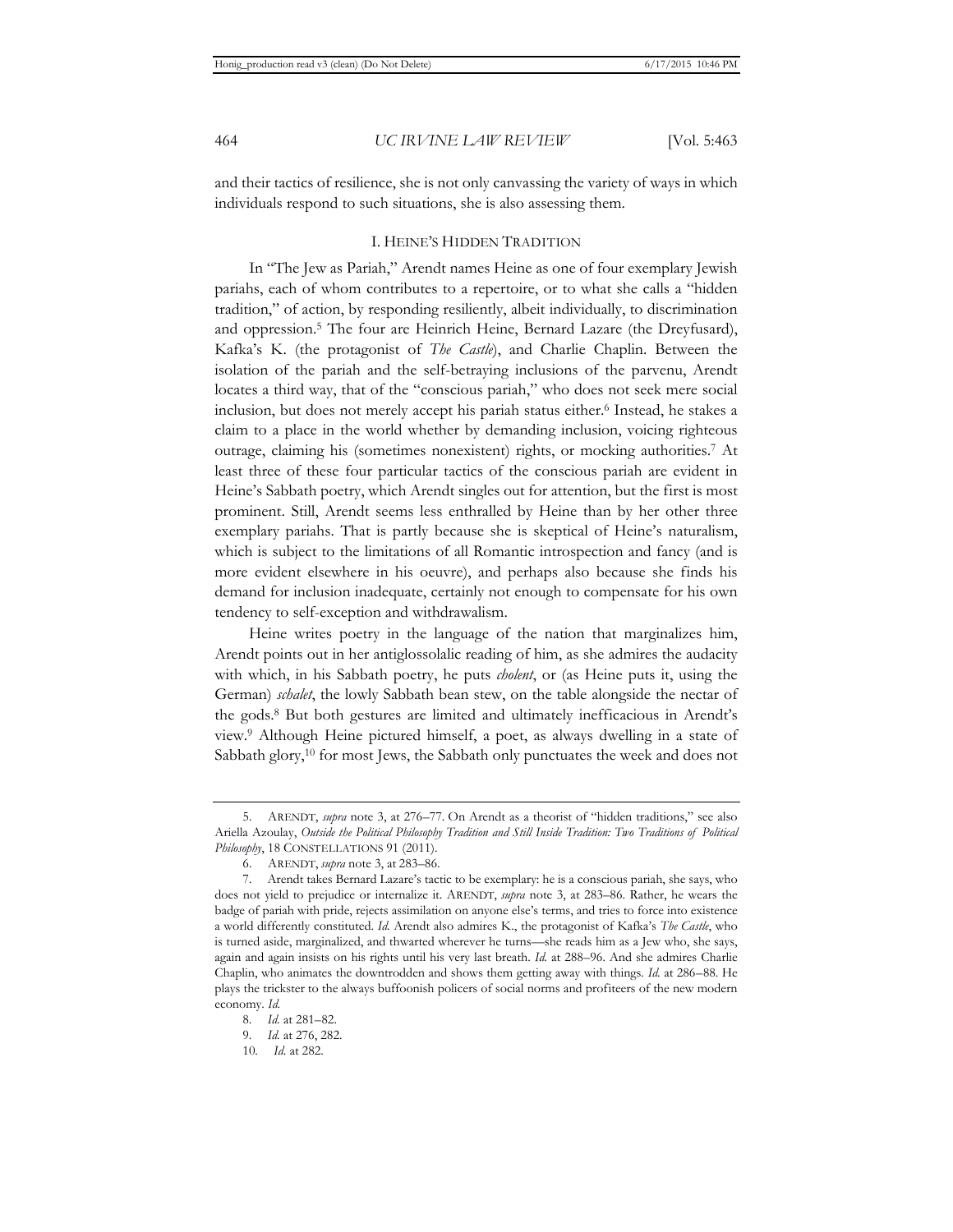permeate it (though we shall see, there are other readings to be offered here, both of Heine and of the Sabbath).

Later in "The Jew as Pariah," Arendt approaches Kafka's K. in *The Castle* in the same way, as indeed she does all four of her exemplars—admiringly, but with reservations.11 K. is also a pariah figure and also conscious. He insistently claims membership in the community of universal human rights, but he is never granted access or equality.12 Thwarted at every turn, he finally dies alone, exhausted. His actions, in Arendt's estimation, are slightly more political than Heine's, since K. seeks political equality, not the preciousness and isolation of genius that so often seduces the pariah, nor the social membership (which is never fully granted to Jews in Enlightened Europe) that attracts the parvenu.13 But in the end, K.'s aspirations, though more political, are no more effective than Heine's efforts, perhaps because K. too acts alone. This is a limitation of the pariah situation as such, not of the pariah, who does what he can. Or, perhaps better, it is both.

But Heine does not only covertly sneak Jewish things and themes into the universal; this is one of his tactics in poetry, but there are others. Arendt regards European culture as the destination of Heine's "homespun Judaism of everyday life," and she admires the trajectory, while also communicating, however, some derision for the home as a site of falsely promised safety or security.14 The promise is false because retreat to the home is an abdication of one's responsibility for the world (although again, the pariah's situation is such that a full assumption of such responsibility is hardly to be expected). Arendt errs, however, in locating Heine so centrally in the domain of the homespun. That location obscures a rather important detail: the poem's point of departure.

The poem begins with the *Arabian Tales*, in particular with their stories of transformation from human to animal or monster, in which a cursed prince or noble is condemned by magic to life as a beast with only occasional, temporary restoration to human form.15 Such tales are part of an age-old repertoire of resilience in which not even a transmogrifying curse can succeed in totally erasing the true self, which reemerges from time to time. The structure of these events is something like that of the state of exception—a new normal of exceptional beastliness is secured, then occasionally suspended as the human returns or appears, albeit only for a time before lapsing back into the cursed creaturely state. But how should we understand that reassertion or reemergence from creaturely life to human form? And how should we understand Heine's turn to the *Arabian Tales* for such a resource when he, a self-professed Grecophile, had ready access to Ovid and his *Metamorphoses* with

<sup>11</sup>*. See id.* at 288–96.

<sup>12</sup>*. See id.* at 290–91.

<sup>13</sup>*. See id.* at 289.

<sup>14</sup>*. Id.* at 282.

<sup>15.</sup> Heinrich Heine, *Princess Sabbath*, *in* THE STANDARD BOOK OF JEWISH VERSE 253, 253–54 (George Alexander Kohut ed., 1917).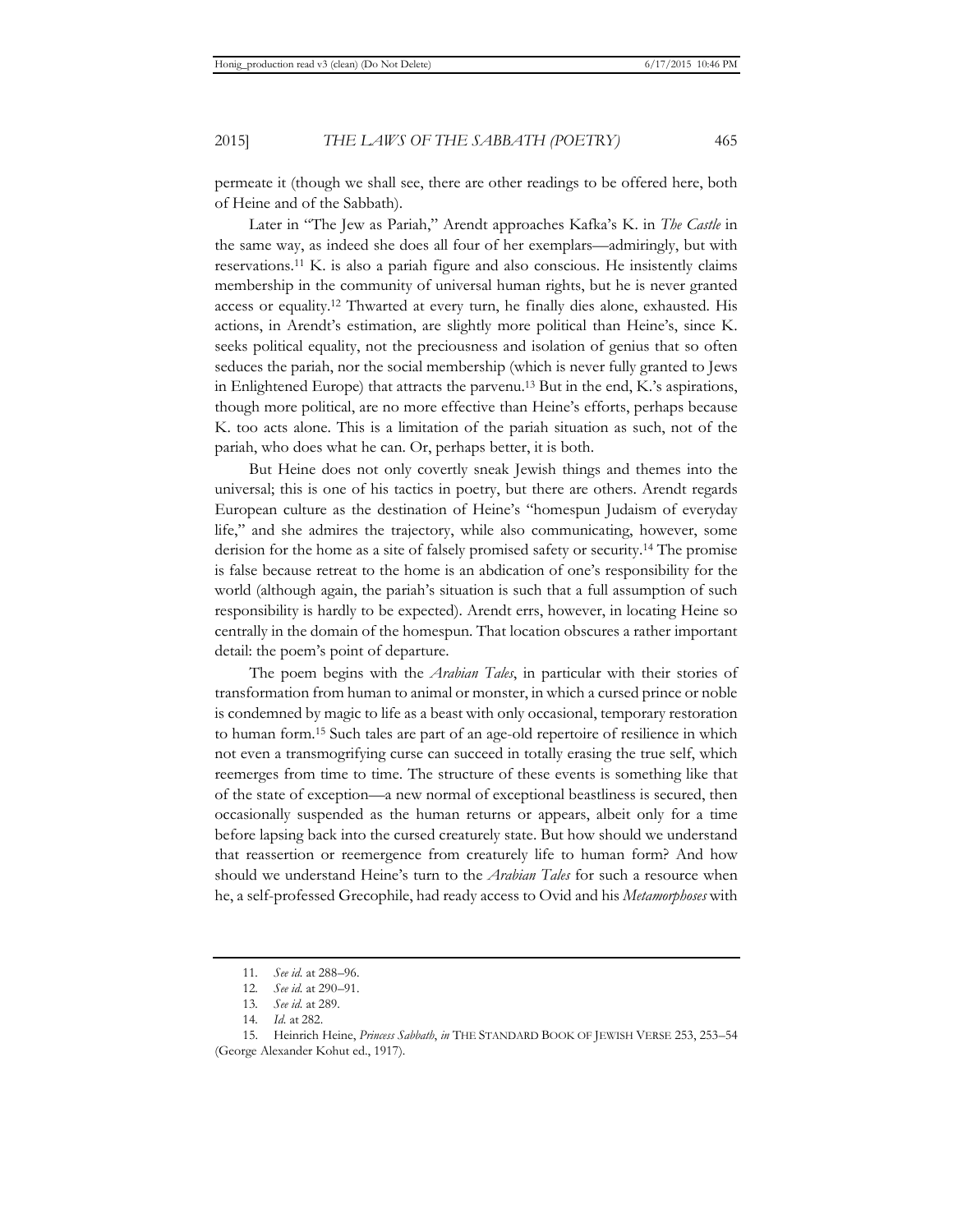which to narrate what in the English translation of *Princess Sabbath* is referred to as "canine metamorphosis"?16

The periodic return to the human state may be merciful or it may be cruel. It is merciful in that it grants the victim some respite from his fate. It is cruel in that it makes the victim into the knowing bearer, week after week, of his awful fate. Perhaps the point is that one cannot have one without the other; mercy and cruelty become one in the accursed state. But there is also another more interesting point to note here. Heine's poem seems to suggest that the release from animality is a result of the curse's self-weakening or self-suspension, almost a kind of autoimmunity. The suggestion misleads though and obscures another suggestion in the poem: the possibility that release may also be *taken* and not just suffered or granted. It may be an effect of power or agency, and not just of exceptional selfsuspension. That is, it may testify not to the weakness of the curse, or the mercy (or cruelty!) of the curser, but rather to the resilience, agency, and power of its sufferer.

## II. GREEK, JEWISH, AND ARABIAN TALES: TAKING SABBATH

Heine, the first of Arendt's four Jewish pariah figures, eventually converted to Christianity. This goes unmentioned by Arendt, who singles out his qualities as a poet-dreamer—he is the self-named "lord of dreams"—besotted by nature and attracted to it because of its indifference to prejudice.17 (The sun rises every day over all of us regardless of class or caste.18) While Arendt seems to label Heine a fool, albeit a clever one, she also clearly admires his way with the German language and goes on in her essay to particularly praise his Sabbath poetry:

In his poem "Princess Sabbath," the first of his *Hebrew Melodies*, Heinrich Heine depicts for us the national background from which he sprang and which inspired his verses. He portrays his people as a fairy prince turned by witchcraft into a dog. A figure of ridicule throughout the week, every Friday night he suddenly regains his mortal shape, and freed from the preoccupations of his canine existence (*von huendischen Gedanken*), goes forth like a prince to welcome the sabbath bride and to greet her with the traditional hymeneal, "Lecha Dodi."19

What Arendt particularly admires is the audacity with which Heine, in this poem, puts *schalet*, the lowly stew of beans and meat, onto the table of the gods:

"Schalet, ray of light immortal! Schalet, daughter of Elysium!" So had Schiller's song resounded,

<sup>16.</sup> And how to account for the fact that Arendt missed this key theme in Heine given her interest in this same essay in Kafka, also author of a "metamorphosis" tale? *See* ARENDT, *supra* note 3, at 288–96.

<sup>17.</sup> Id. at 280 ("[T]he pariah is always remote and unreal; whether as schlemiel or as 'lord of dreams' he stands outside the real world and attacks it from without.").

<sup>18.</sup> Though we may add that some live in its heat or glare, while others live lives insulated from such exposure. What it means to be under the sun varies and signals inequality.

<sup>19</sup>*. Id.* at 277.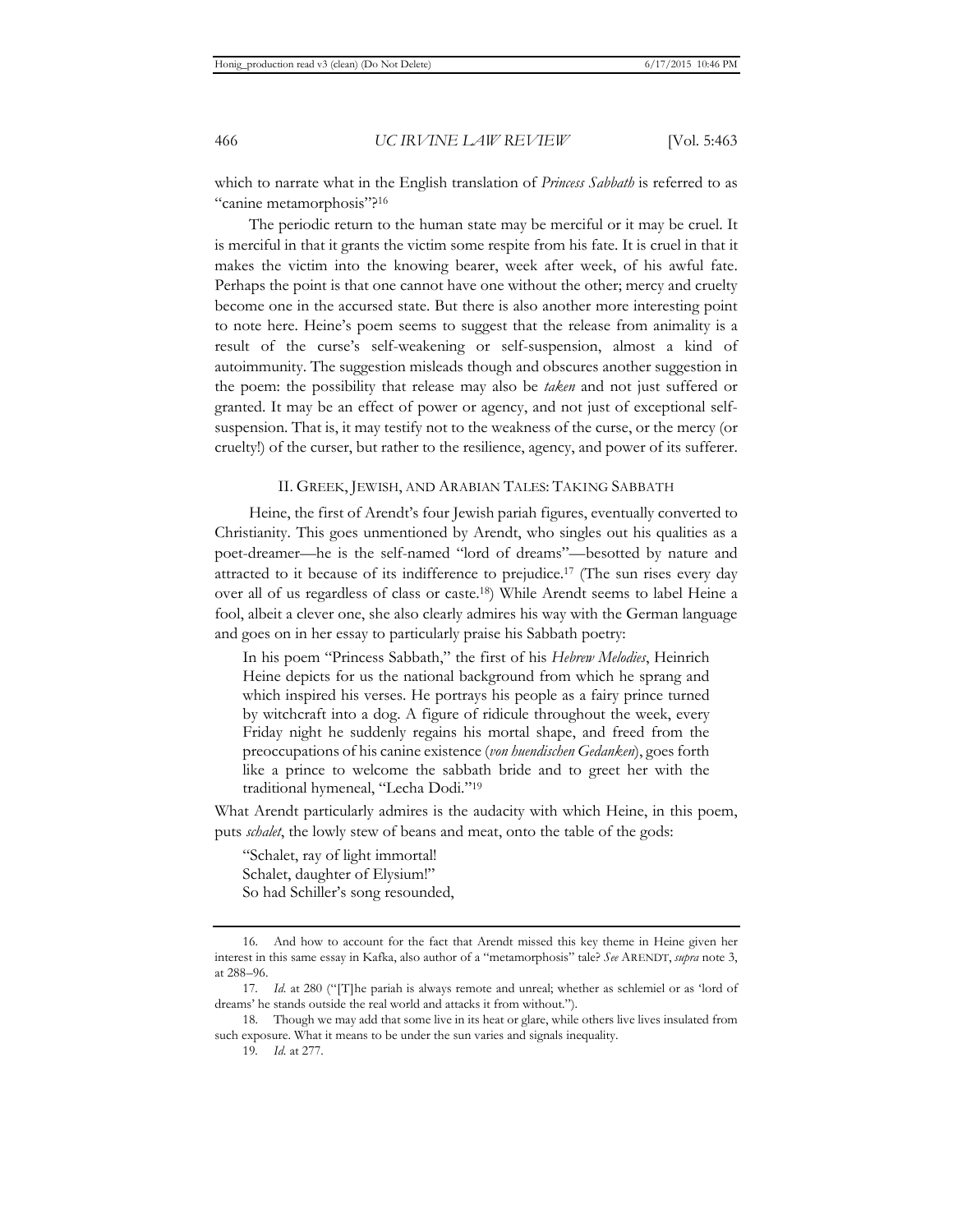Had he ever tasted schalet,

For this schalet is the very Food of heaven, which, on Sinai, God Himself instructed Moses In the secret of preparing,

. . . .

Yes, this schalet's pure ambrosia Of the true and only God: Paradisal bread of rapture; And, with such a food compared,

The ambrosia of the pagan, False divinities of Greece, Who were devils 'neath disguises, Is the merest devils' offal.20

But Arendt overlooks something crucially important. She limits the dynamic of the poem to its German and Jewish strands. Her reference to the mentions of Greek divinities—"Heine places the fare of Princess Sabbath on the table of the gods, beside nectar and ambrosia"—does not belie this, since German national identity was Grecophilic in Heine's lifetime, just as it was in hers over two centuries later.<sup>21</sup> Alongside the Greek though, Heine places the Semitic, and when Arendt says that European culture is the destination of Heine's poem, she obscures this rather important detail.<sup>22</sup>

The *Arabian Tales*, only recently in Heine's time translated into German, provide the poem with a template of transformation from human to animal or monster: "In Arabia's book of fable / We behold enchanted princes / Who at times their form recover, / Fair as first they were created."23 In these tales, a cursed prince or noble is condemned by magic to life as a beast with only the occasional respite of temporary restoration to human form. These tales of metamorphosis are part of an age-old repertoire of resilience in which not even a transmogrifying curse can succeed in totally erasing the true self, which reasserts itself from time to time. They are the archive into which Heine impresses the Sabbath ritual, in which the lowest

<sup>20.</sup> Heine, *supra* note 15, at 256–57*.*

<sup>21.</sup> ARENDT, *supra* note 3, at 281–82.

<sup>22.</sup> Matthew Arnold obscured Heine's multiculturalism, *avant la lettre*, as well as casting Heine as the perfect blend of Jew and Greek, denationalizing his Germanness and obscuring his glossolalic sources:

He himself had in him both the spirit of Greece and the spirit of Judaea . . . . By his perfection of literary form, by his love of clearness, by his love of beauty, Heine is Greek; by his intensity, by his untamableness, by his 'longing which cannot be uttered,' he is Hebrew.

GERTRUDE HIMMELFARB, THE JEWISH ODYSSEY OF GEORGE ELIOT 60 (2009) (quoting MATTHEW ARNOLD, ESSAYS LITERARY & CRITICAL 121 (1907)). On Arnold, see also MIRIAM LEONARD, SOCRATES AND THE JEWS: HELLENISM AND HEBRAISM FROM MOSES MENDELSSOHN TO SIGMUND FREUD 120–26, 133 (2012).

<sup>23.</sup> Heine, *supra* note 15, at 253.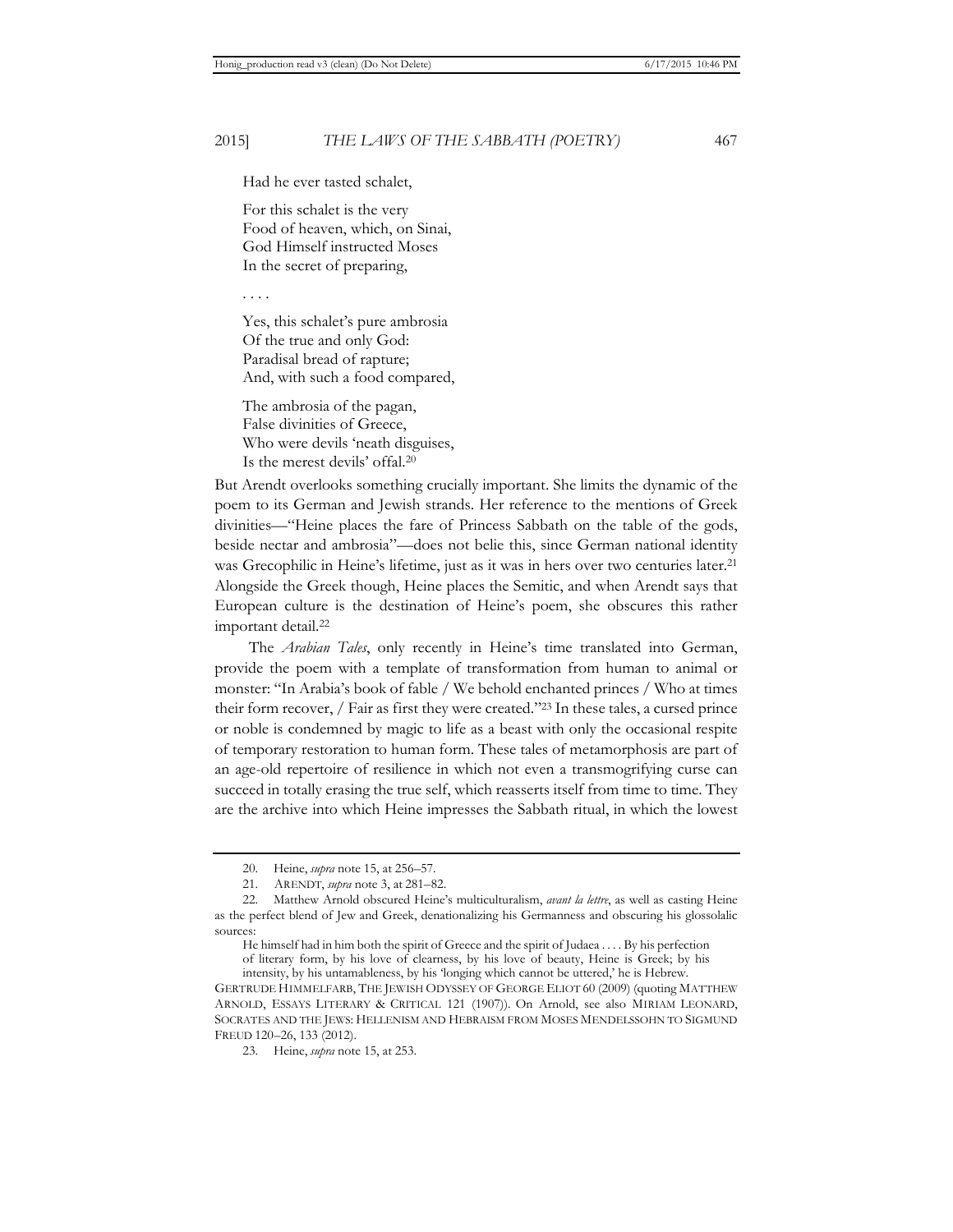Jewish man becomes a king in his house once a week as he welcomes the Sabbath bride. "Of a prince by fate thus treated / Is my song. His name is Israel, / And a witch's spell has changed him / To the likeness of a dog";<sup>24</sup> a "dog, with dog's ideas," actually ("*von huendischen Gedanken*").25 This is how the Jew (but not the poetdreamer) lives all week long, as "a dog, with dog's ideas." But the Sabbath suspends the ordinary relations of social hierarchy. On this one day each week, the Jew is dignified, a follower of God, a (dog)man out of time.26

Arendt sees in Heine's Sabbath poetry a particular pariah tactic—the effort to insinuate oneself or one's culture into the universal. When Heine puts the Jewish Sabbath stew, *cholent*, on the table with the gods' nectar and ambrosia, he seats the abject Jew of modern Europe at the table of universal myth. Later, Arendt reads K. in *The Castle* (by the author of a different metamorphosis story) in a similar way, as an insistent, if always thwarted, claimant of membership in the community of universal human rights.

But there is also something else in Heine's Sabbath poem that Arendt overlooks. In an odd way, I think, Arendt misses the Sabbath in the Sabbath poetry, or (what I want to call) the "Sabbath-power." This may be precisely because she reads past the poem's Arabian point of departure and also misses the poem's subtle suggestions of a possible departure from the *Arabian Tales*' template, as Heine borrows it.

In the *Arabian Tales*, Heine says, the human is cursed into a creaturely existence out of which humanity reemerges from time to time. Similarly, in the Sabbath poetry, a witch's curse makes us creaturely—but the condition is not uninterruptable: "[O]n every Friday evening, / On a sudden, in the twilight, / The enchantment weakens, ceases, / And the dog once more is human."27 How should we understand this interruption, this weakening, this cessation, this suspension? The time arrives, the spell is suspended, and the cursed dog is returned to human form. Heine's wording suggests that the spell is self-suspending, "[o]n a sudden, in the twilight." Just as in the *Arabian Tales*, as he reports them, the spell is weakened and a return to human form ensues. "And his father's halls he enters / As a man, with man's emotions, / Head and heart alike uplifted, / Clad in pure and festal raiment."28 (Note the brilliance of the contrast between "a dog, with dog's ideas" and "a man, with man's emotions." The true human self is a self of human feelings.) The one cursed by the spell passively enjoys its suspension and endures its return when he "[s]eems to feel the icy fingers / Of a witch upon his heart" he "[s]hudders, fearful of the canine / Metamorphosis that waits him."29

But what brackets this in the poem, a thick description of ritual welcome and

<sup>24</sup>*. Id.* at 254.

<sup>25</sup>*. Id.*; *see also* ARENDT, *supra* note 3, at 277.

<sup>26</sup>*. See* Heine, *supra* note 15, at 254.

<sup>27</sup>*. Id.* at 254.

<sup>28</sup>*. Id.* 

<sup>29</sup>*. Id.* at 257.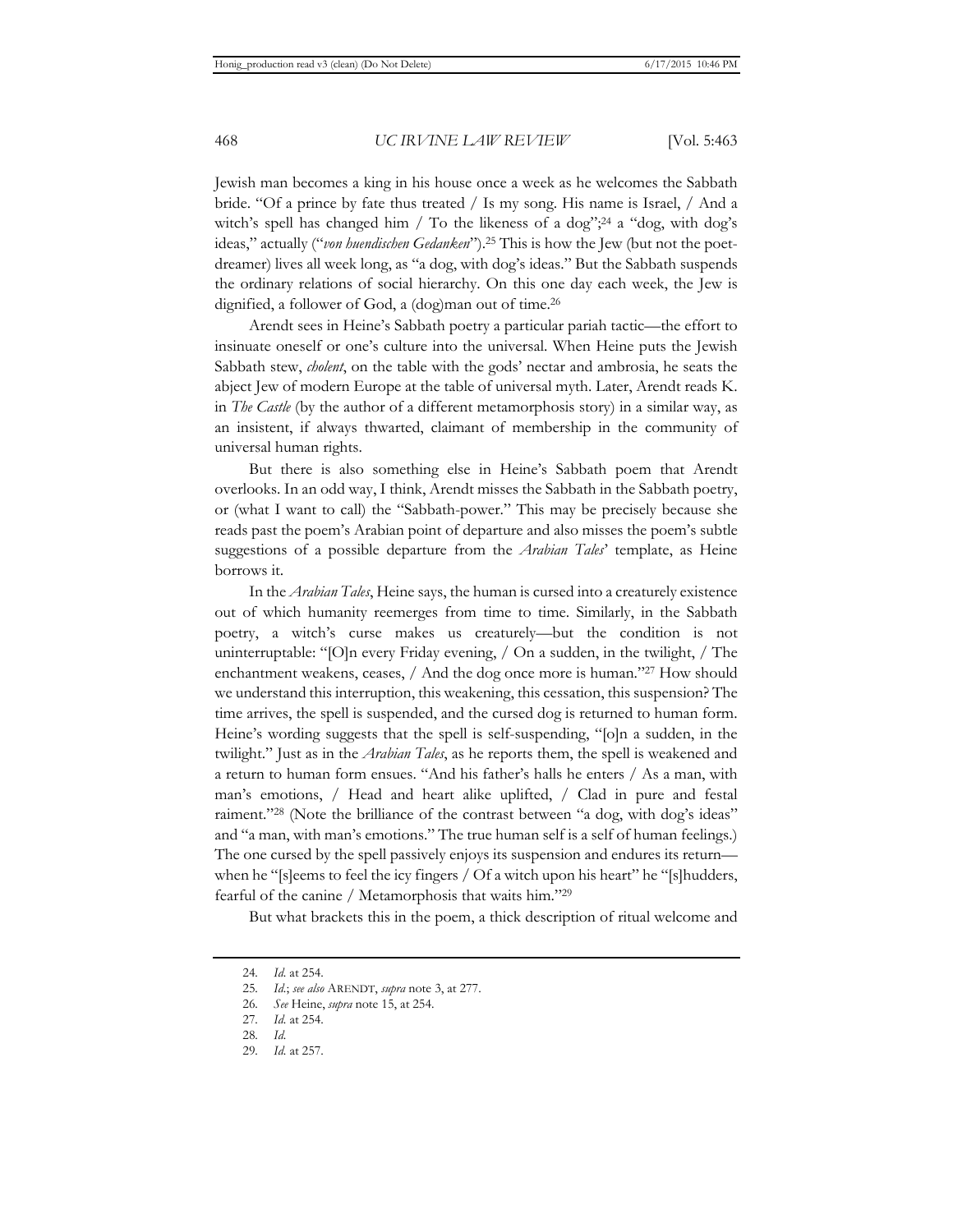goodbye to the Sabbath, suggests something a bit different: that the human returns not passively, not by dint of the exceptional curse's self-weakening and return, but rather by actions the cursed himself takes to welcome the Sabbath and later bid it goodbye. Might it be the practice of Sabbath welcome that reawakens the Sabbath in the one who is cursed? Might it be that Sabbath is not just given (via an autoimmune defect or mercy of the curse), but that it is rather taken, taken by the resilient agency that is never quite extinguished by the curse of everyday existence? (Or both?)30 Evidence for this comes in the poem when Heine details the sensorial unfolding of the Sabbath welcome ritual: the lamps are lit ("Golden lights of consolation"31), the candles are aflame, the Torah shrine is visible, and the Torah itself is clothed in silk and precious stone; one hears first the trills and murmurs of preparation, and then, more audibly, the resounding notes of the Sabbath song.

Similarly, the Sabbath does not simply end at an appointed time. We return ourselves to the everyday, we transition to it, by way of transitional objects and ritual—the spice box, the multibraided candle, the cup of wine—and by way of the glossolalic sensorium to which they invite us: the peppery-sweet smell of spice, the brightness of the light of the multibraided candle in the darkness, and the acrid smell and sound of its flame crackling into the wine that quenches its light.

That is, there is here an intimation of something more than the perpetual rhythmic falling away and return of a curse conducted by an agency not our own. There are hints of a counterpower made up of people, roles, things, smells, and tastes; a dense cultural sensorial synagogue that acts to wrest humanity or sacredness from the creaturely world of the everyday and manage the return to the everyday or the secular. It is as if the Sabbath-power not only testifies to the overlife of the Arabian magic on which Heine models *shtetl* life, in which the Jew is cursed to be a dog forever. Perhaps it even *undoes* the *Arabian Tales*' magical curses. In the *Arabian Tales*' template, we await the moment of the curse's suspension; in some versions of the Sabbath, we do the same. But in the Sabbath practice of Sabbath-power, the cursed take their humanity back—for a moment. They do so as human-animals, however, for the Jew in the sensorial synagogue is not the cursed and abject dog of the everyday, and not a dog with dog's ideas. He is a man with man's emotions, but he is also a sensorial creature, a man who is moved (dog-like?) by his senses: sight, smell, and taste. Here we see how the above-mentioned brilliance of the contrast between "a dog, with dog's ideas" and "a man, with man's emotions" has the effect of both hinting at but also obscuring the sensorial and the glossolalic life of the dog/man, who even when he is returned to human form each week, remains marked by his canine existence.32

<sup>30.</sup> I suppose this argument has certain continuities with the case I made in BONNIE HONIG, EMERGENCY POLITICS: PARADOX, LAW, DEMOCRACY 106–11 (2009), for the dependence of the sovereign state of exception on popular subscription.

<sup>31.</sup> Heine, *supra* note 15, at 254.

<sup>32.</sup> And vice versa, we may say. Think of Tiresias, the ancient Greek prophet who was, early in his life, briefly metamorphosed into a woman, then back to a man. As a man, he was not untouched by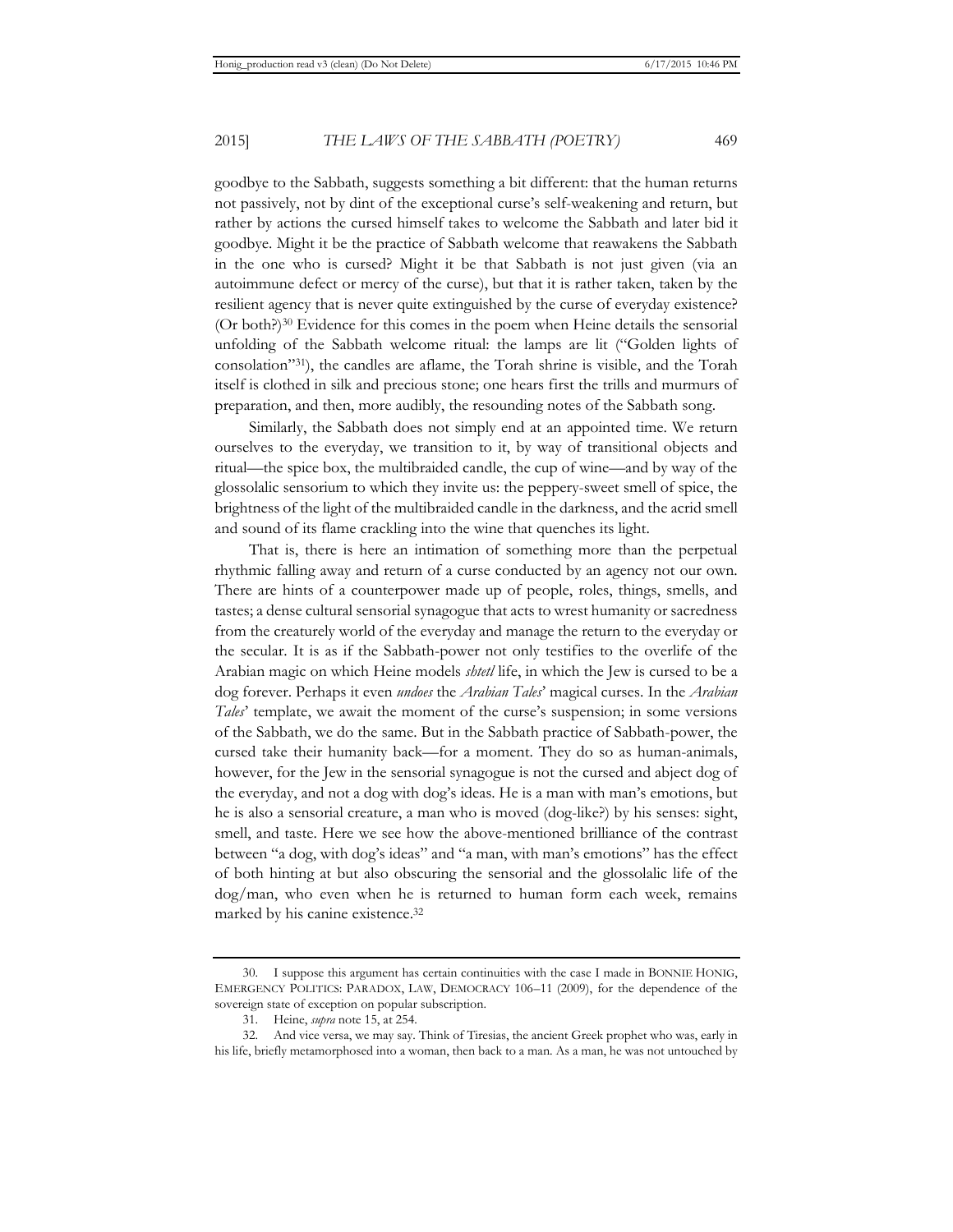Why did Arendt read past all this in Heine? Did she see the *Arabian Tales* as in some way like his naturalism and similarly glossolalic? But glossolalia is not just nonsensical (if it is that); it is also magical, and some magic is what we, with Heine, here seek. Besides, *all* of Arendt's exemplary pariahs in "The Jew as Pariah" have the power of metamorphosis. All metamorphose—or try to—with greater or lesser degrees of success (K. succeeds the least) and with greater or lesser dependence on outside agencies (Chaplin is spurned by his audience, she says, and Lazare never gains a following). Why not call especial attention to the metamorphoses in Heine too (that is, to those found in the *Arabian Tales*), rather than focus solely, as Arendt seems to do, on Heine's effort to secure entry into German culture by way of ancient Greece, as well as by way of a parodic mimicry of Schiller, whose *Hymn to Joy* is here in play?33

Had she noted Heine's turn to the *Arabian Tales*, Arendt might have seen him as even more the conscious pariah than she thought. For his turn to the *Arabian Tales* occurred in the context of an Enlightenment German orientalism which split the Orient it exoticized into high and low, and sought to identify the Indo-European Oriental with Germany, while casting aside as low or vulgar the Semitic, which is to say the Arabian.<sup>34</sup> Traces of the latter ugliness are discernible in Heine's own poem (which refers to the dog as the "Butt of mocking city Arabs"35), but still, when confronted with the resources of German orientalism, Heine chose to take his bearings from the more abject of the exoticized options—the Arabian, which is to say, the *other Semitic* figure. So even as he sought a way to win acceptance for Judaism, the way he chose to take was not just the one a parvenu might choose, that of using the dominant culture's most capitalized sources, he also chose to use the least.36 This is a mark of the conscious pariah, as also is Heine's gentle faith in human agency and resilience, communicated through the poem's scenes of ritual, sensorial, transitional attachment.

## III. MAKING SABBATH

That Heine invites us to see the agency in the creaturely approach to Sabbath and not just in the Sabbath magic as it is extended to creaturely life is an idea we may explore by attending further to the role he accords to the transitional objects that help to usher his protagonist in and out the animal and human worlds. Here D.W. Winnicott, the object relations theorist who coined the term "transitional

this experience and could report on and compare the two states when asked to do so by Zeus and Hera (at his peril).

<sup>33</sup>*. See* FRIEDRICH SCHILLER, *Hymn to Joy*, *in* THE POEMS OF SCHILLER 63 (BiblioBazaar 2009) (1785).

<sup>34.</sup> On this point, I am indebted to Miriam Leonard and her discussion of Heine and Matthew Arnold in LEONARD, *supra* note 22, at 120–26.

<sup>35.</sup> Heine, *supra* note 15, at 254.

<sup>36.</sup> Also in his reference to the Almemor, "Proudly flame the candles also / On the rails of the Almemor[,]" Heine stages the intimate connections between the two Semitic traditions: the *almemor*, indebted to the Arabic for "platform," is the (Hebrew) *bimah*, the synagogue's raised platform. *See id.*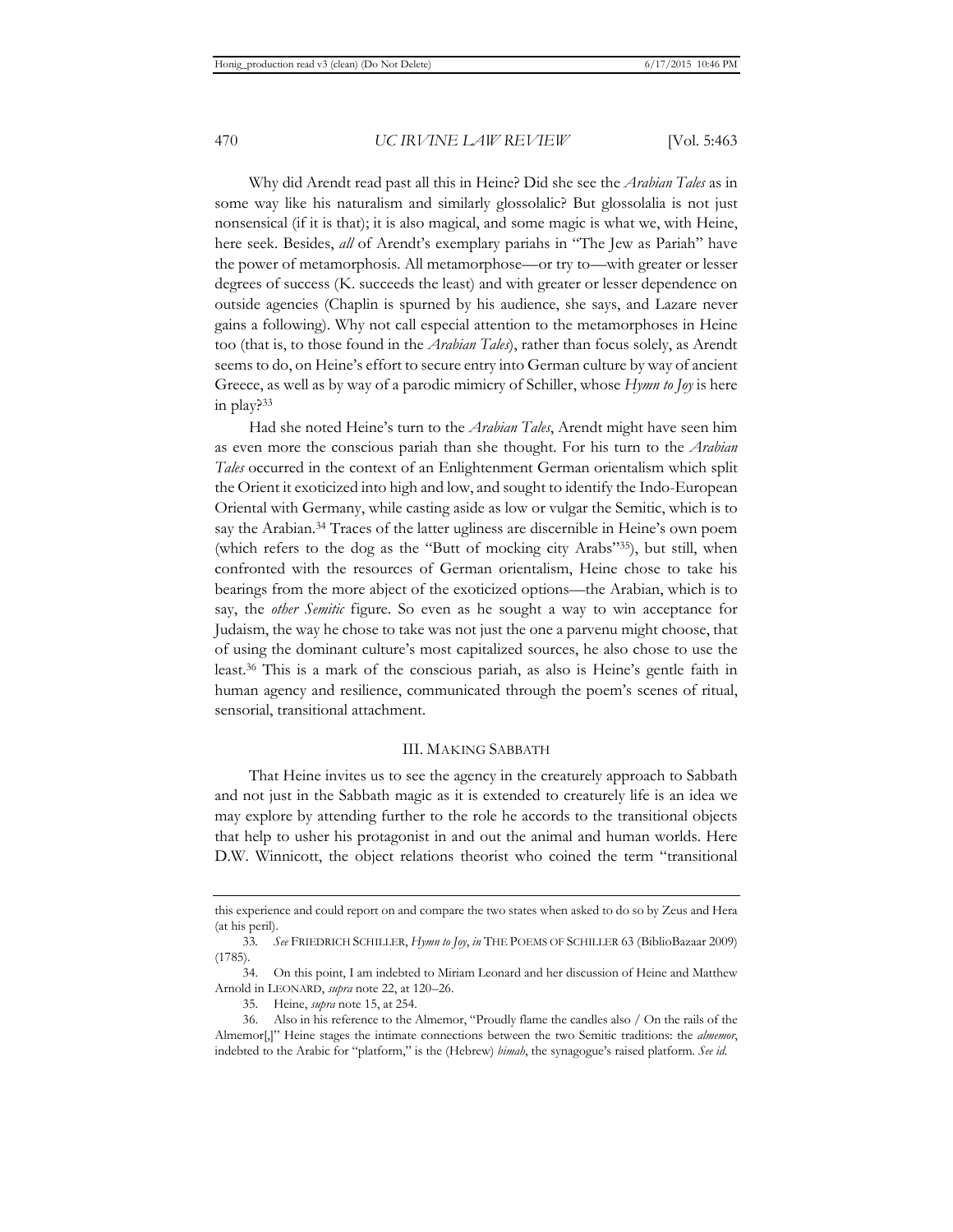objects,"37 is a useful interlocutor. Winnicott's "transitional objects" are things that not only provide transition but also inculcate in us a sense of worldly permanence. Thus, the candles, the Torah wrappings, and the spice box do transition us in and out of the sacred and the secular.38 But they do still more.

Winnicott says it is in relation to objects, in particular through object use and play, that we come to apprehend worldly permanence and acquire some of it ourselves.39 In his account of object relations, resilience is a key trait of both objects and the subjects who use them. Through play with transitional objects, initially by way of "first possession[s]," like a blanket or teddy bear, Winnicott says, the baby comes to know a reality beyond herself.40 When the baby cathects onto that object, she acquires the emotional resources to withstand the disappointments of the mother figure or caregiver and comes to feel she may safely rage against them.<sup>41</sup> When she exercises control over the blanket, hiding and finding it, for example, as in Freud's fort-da game, Freud says she learns mastery or control.42 But Winnicott emphasizes a different, perhaps even the opposite, lesson: that of objectpermanence.43 The child's blanket can survive the child's rage and also her love, which can be powerful and destructive.<sup>44</sup>

On Winnicott's account of transitional objects, we destroy the objects we use, and they survive. We fantasize destroying them, and they survive. We love them for this, for their resilience. And in loving them, we acquire some of that resilience. It rubs off on us, as it were. As Winnicott says, when he argues for a shift in focus from object relations to object *use*:

This change (from relating to usage) means that the subject destroys the object. From here it could be argued by an armchair philosopher that there is therefore no such thing in practice as the use of an object; if the object

41*.* See WINNICOTT, THE CHILD, *supra* note 40, at 62, for a discussion of infant rage: "[I]f a baby cries in a state of rage and feels as if he has destroyed everyone and everything, and yet the people round him remain calm and unhurt, this experience greatly strengthens his ability to see that what he feels to be true is not necessarily real, that fantasy and fact, both important, are nonetheless different from each other."

42*. See* 18 SIGMUND FREUD, *Beyond the Pleasure Principle*, *in* THE STANDARD EDITION OF THE COMPLETE PSYCHOLOGICAL WORKS OF SIGMUND FREUD 7, 14–17 ( James Strachey et al. eds. & trans., 1955).

43. Winnicott, *supra* note 37, at 713.

44. Survival is key for Winnicott. *See id.* at 713. Compare Arendt, who says that the "common world can survive the coming and going of the generations only to the extent that it appears in public." HANNAH ARENDT, THE HUMAN CONDITION 55 (2nd ed. 1998).

<sup>37.</sup> D.W. Winnicott, *The Use of an Object*, 50 INT'L J. PSYCHOANALYSIS 711, 711 (1969).

<sup>38.</sup> Tactile and sensory, they enfold us in their sensorium too. It may be important to distinguish the sensorial from the object-relations in some contexts. Here, I think it is just important to note the many registers on which these things work or fail to.

<sup>39.</sup> Winnicott, *supra* note 37, at 711–14.

<sup>40.</sup> See D.W. WINNICOTT, PLAYING AND REALITY 1–25 (1971), as well as D.W. WINNICOTT, THE CHILD, THE FAMILY, AND THE OUTSIDE WORLD 167–72 (1st prtg. 1992) [hereinafter WINNICOTT, THE CHILD]. This is an epistemological claim in Winnicott. I extend it, elsewhere, to the realm of ethics and politics. *See* Bonnie Honig, Public Things (April 2013) (unpublished manuscript) (on file with author).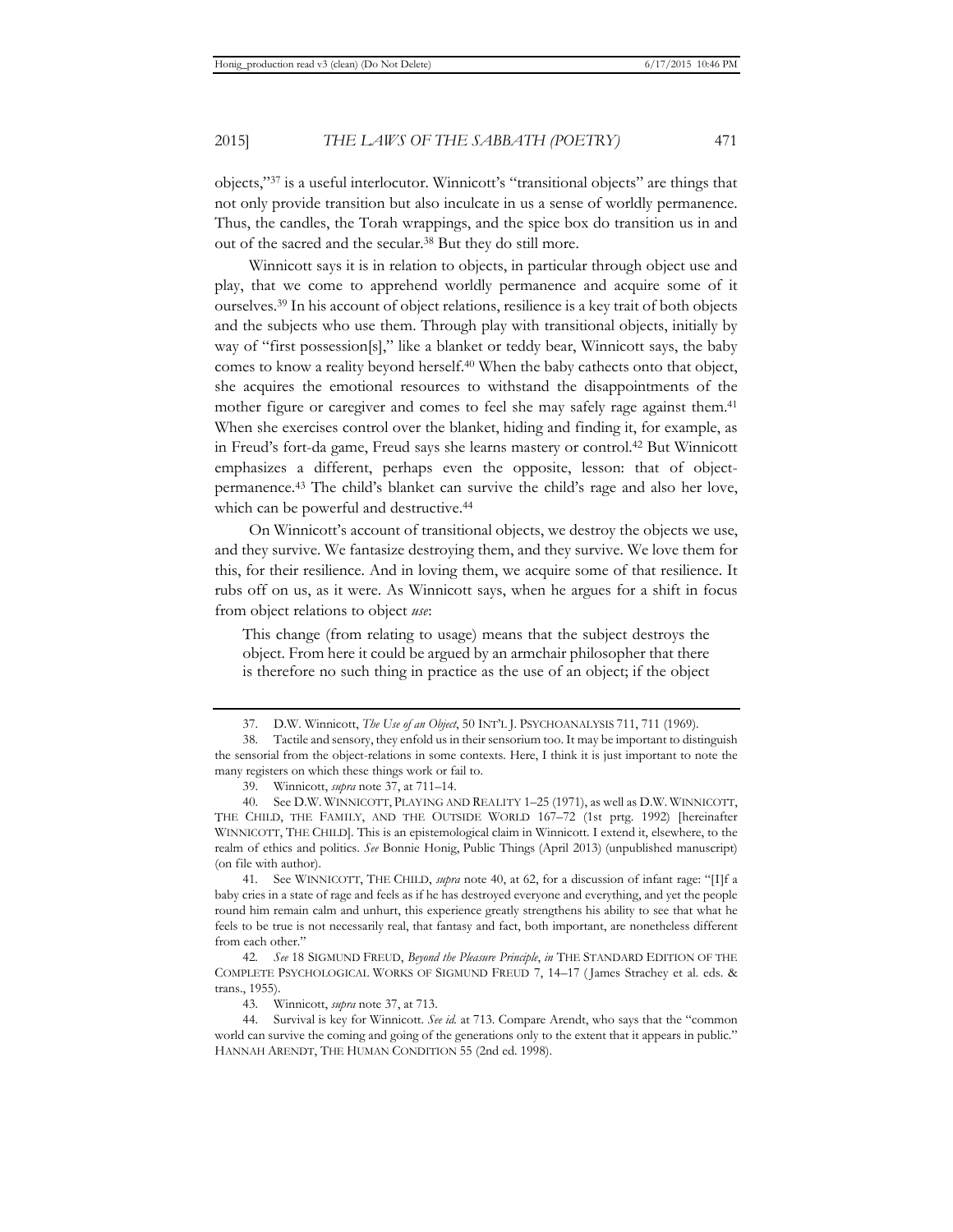be external, then the object is destroyed by the subject. Should the philosopher come out of his chair and sit on the floor with his patient, however, he will find that there is an intermediate position. In other words, he will find that after 'subject relates to object' comes 'subject destroys object' (as it becomes external); and then [i.e. after destruction!] may come '*object survives* destruction by the subject.'45

"But," he continues,

there may or may not be survival. A new feature thus arrives in the theory of object-relating. *The subject says to the object: 'I destroyed you', and the object is there to receive the communication.* From now on the subject says: 'Hullo object!' 'I destroyed you.' 'I love you.' 'You have value for me because of your survival of my destruction of you.' 'While I am loving you I am all the time destroying you in (unconscious) *fantasy*.' *Here fantasy begins for the individual. The subject can now use the object that has survived.* It is important to note that it is not only that the subject destroys the object because the object is placed outside the area of omnipotent control. *It is equally significant to state this the other way round and to say that it is the destruction of the object that places the object outside the area of the subject's omnipotent control. In these ways the object develops its own autonomy and life, and (if it survives) contributes in to the subject, according to its own properties*. 46

Note how, for Winnicott, the capacity to survive destruction is both a trait we grant *to* the object (in fantasy) and a trait we acquire *from* objects, by way of a kind of (unnamed) transference. We destroy the objects and they survive. Thanks to them and to us—for it is our fantasy and not just their factical reality that makes this happen—so, *thanks to them and to us*, when we are destroyed, we survive. Resilience is what the autonomous object "*contributes in to the subject, according to its own properties*." This happens when there is a good enough "holding environment"<sup>47</sup> that allows for these transactions or transferences to occur. One of the things that makes a holding environment good is that it offers up objects that are sturdy enough to underwrite the infant's object relations by surviving the changing mood, play, and use of the infant.

In sum, on Winnicott's account, object permanence (though this is not his term) makes fantasy possible, and fantasy makes permanence possible. The object "contributes in" to the subject its own resilience, which is testified to when the object survives the often-aggressive use to which it is put in play or anger or love. From this Winnicottian perspective then, let us consider again whether it is not simply the arrival of the Sabbath that interrupts the curse of the everyday, but rather our own welcome of the Sabbath in the company of seemingly inanimate things. These things have a charm, and using them is rather like rubbing Aladdin's lamp:

<sup>45.</sup> Winnicott, *supra* note 37, at 713.

<sup>46</sup>*. Id.* (emphases added).

<sup>47</sup>*. Id.* at 711.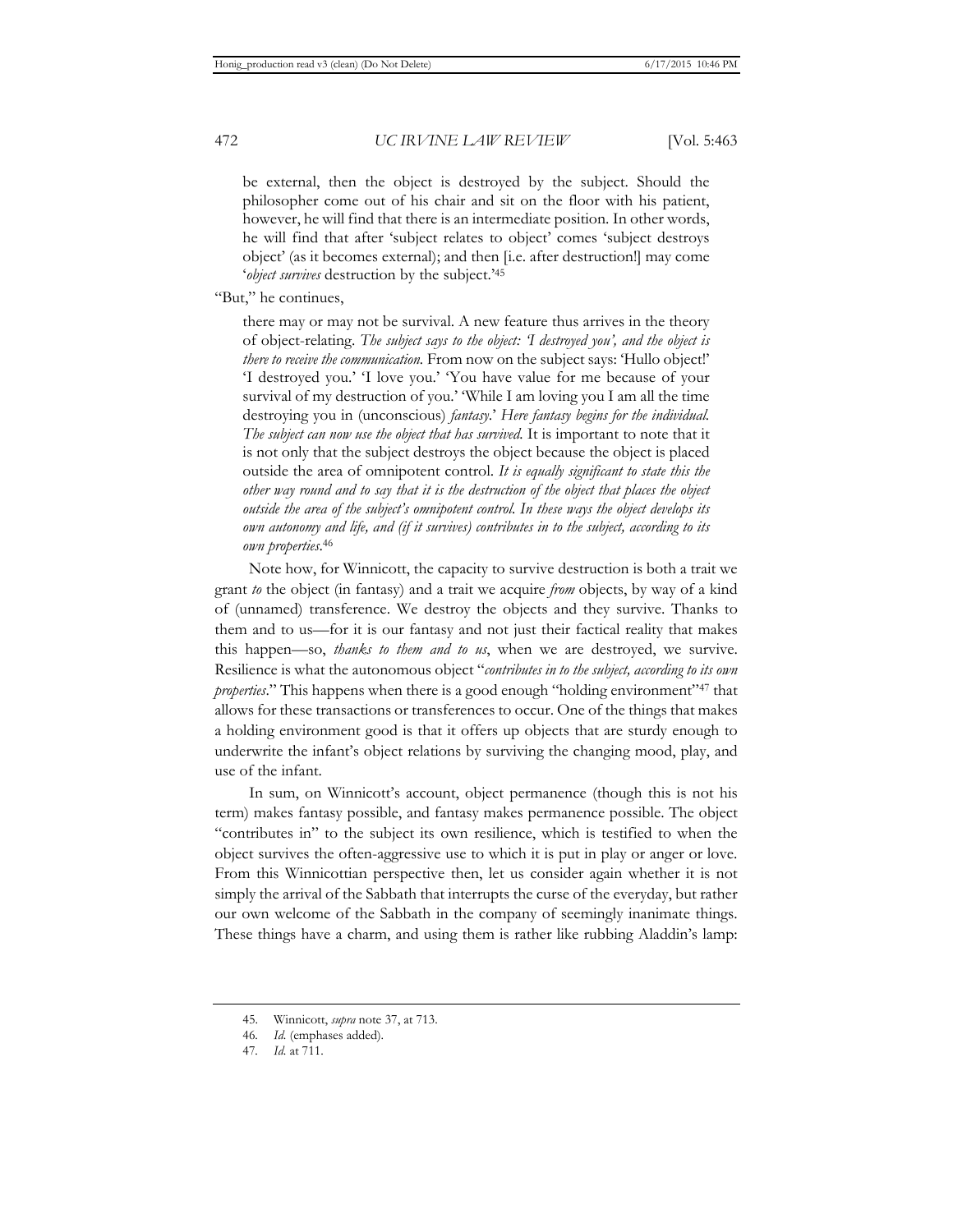our action releases their magics.48 Anticipation of their magics may also release our action. In the case of Winnicott's objects, the magic is the resilience that is then "contributed in" to the subject, who acquires thereby the fantasy that his existence is prior to those things and a guarantor of their existence, rather than a (by)product of their own prior and thingly agency. Thing and fantasy work together to produce the bundle of resilience and agency that I am here calling Sabbath-power.49

## IV. SABBATH-POWER

It is worth insisting on the idea of Sabbath-power as the agency of the Sabbatical suspension of temporality and inequality—social as well as economic because these inequalities do not normally just yield or give way from time to time. They must be actively interrupted through assertions of counter-sovereignty or Sabbath-power. The sabbatical is the suspension of the secular, the opening to the sacred that occurs in the cessation or, better, if Franz Rosenzweig is correct, in the intensification of the everyday.50 The dog with dog's ideas is reborn, weekly, as a man possessed of dignity, even a king; one possessed of the monarchical power to declare (via his own Sabbath hymn, sung with others) the very state of exception by way of which he has already emerged into view. This is a different state of exception from that imagined by Carl Schmitt.<sup>51</sup> In the Sabbatical state of exception, all divisions are meant to disappear, rather than to be (re)inscribed. Friend/enemy, rich/poor, educated/illiterate, are all equal on Heine's Sabbath, just as the Sabbath food, *cholent*, the lowly stew of beans with meat, shares a table with the regal dishes of the gods (and tastes better than them, Heine says, so distinctions remain). On the Sabbath, the day of rest, the laws of social division are suspended and everyone is a king (but not a queen, so one law, that of patriarchy, which is every law, remains in force).

Sabbath-power is not just an arcane name for a dated idea. Current practices of debt forgiveness, like those of Strike Debt, claim the legacy of the Biblical Jubilee,

<sup>48.</sup> In response to this claim, Frances Lang reminds me of this passage from the *Midrash Rabbah*, cited in a Passover Haggadah:

As the rabbis have written in the *Midrash Rabbah*, commenting upon a verse of Exodus (XVI:22): "*And the Children of Israel went into the midst of the sea upon the dry ground*. How is this possible? If they went into the sea, then why does it say 'upon the dry ground?' And if they went 'upon the dry ground,' then why does it say 'into the midst of the sea'? This is to teach that the sea was divided only after Israel had stepped into it and the waters had reached their noses, only then did it become dry land." *Their* action was the miracle, *their* action created the miracle.

Arthur Waskow, *Their Action Created the Miracle*, *in* IN EVERY GENERATION: A TREASURY OF INSPIRATION FOR PASSOVER AND THE SEDER 85, 86 (Sidney Greenberg & Pamela Roth eds., 1998). The idea that miracles depend on human (and not just divine) action is fundamental to Rosenzweig, as I argue in HONIG, *supra* note 30, at 95–98.

<sup>49.</sup> Read in the context of Heine's tale of transformation from dog with dog's ideas to man with man's emotions, we can see the power of the analogy between Winnicott's transitional objects and those of the Sabbath ritual. The latter provide the adult with the magic of the baby's blanket; both underwrite the acquisition of the emotional resources needed to withstand the world's disappointments.

<sup>50.</sup> HONIG, *supra* note 30, at 96–97.

<sup>51</sup>*. Id.* at 96.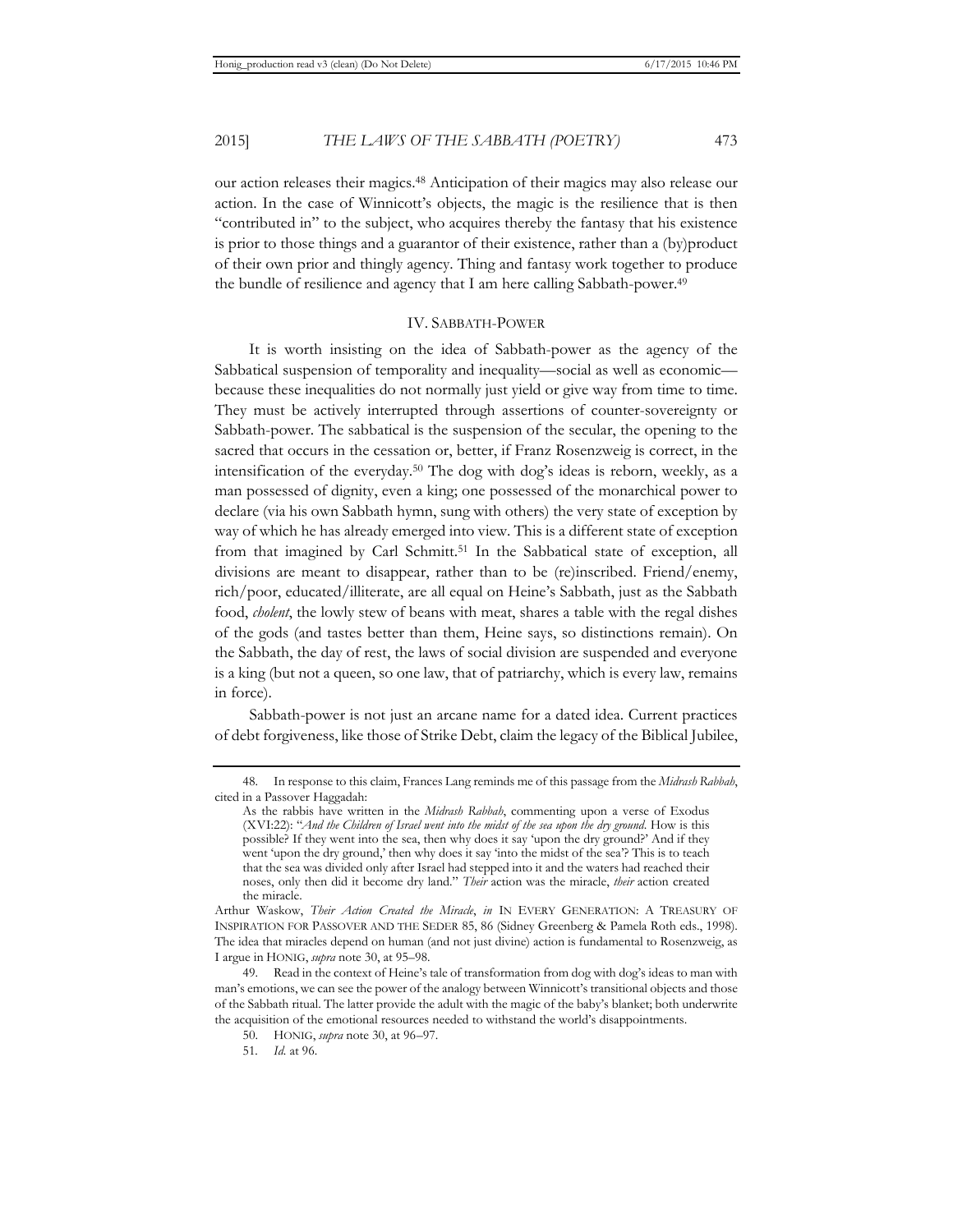the Sabbath of Sabbaths on which, every forty-nine or fifty years, all debts are dismissed and the human race restarts.52 The Jubilee year is sacred—it is a time of freedom and of celebration when everyone will receive back their original property, and slaves will return home to their families.53 Strike Debt, with its "Rolling Jubilee" project, takes it bearings from this Biblical practice.<sup>54</sup> However, in the Biblical text, slaves and debts are released at a certain time (as Heine's poem at first seems to suggest, and as Arendt seems to read it).<sup>55</sup> Now, in our own time, the agency of Sabbath-power is required. The Rolling Jubilee project does not wait for the Jubilee year. Instead, it acts; it buys debt randomly and cheaply, not with the aim of collecting the debt but with the aim of abolishing it.56 Other examples of Sabbathpower are the land reclamation efforts of new farm movements, latter day expressions of ancient land sabbatical requirements that relax land ownership rules every seven years and give the land—and accreted practices of ownership and inequality—a rest, so that new formations and new practices of ownership or cultivation may arise.57 These examples show how Sabbath-power puts some "slack in the order," and perhaps points beyond it, rather than working, like the more conventionally understood state of exception, to return the order to its tight Schmittian essence of division or partition, or (like the operation of destituent

seventeenth-century English radicals and the eighteenth-century Atlantic working class. . . . As it was crystallized and circulated by the Jamaican Robert Wedderburn, son of an enslaved woman and a slave master, the notion of Jubilee led "in one direction to the general strike and Chartist land policy of the 1830's and in another direction to the abolition of slavery in America."

DIENST, *supra*, at 179–80 (citing LINEBAUGH & REDIKER, *supra*). Dienst concludes, though (in a way that parallels my own engagement with Agamben below), that Jubilee represents just one of two necessary attitudes to debt in the current capitalist formation, arguing that "we cannot choose between these two attitudes. If the Utopia of microcredit imagines how economics might be conceived as universal mutual obligation . . . the Utopia of Jubilee imagines how economics as we know it can be jettisoned by an act of collective will." *Id.* at 185.

53*. Leviticus* 25:10 (New International Version).

54. *A Bailout of the People for the People*, ROLLING JUBILEE, http://rollingjubilee.org (last visited Aug. 23, 2014); *see also* DIENST, *supra* note 52, at 184–85.

55*. Leviticus*, *supra* note 53.

56. On randomness as a principle of justice, see Bonnie Honig, *By the Numbers*, *in* 3 THE JEWISH POLITICAL TRADITION (Michael Walzer et al. eds.) (forthcoming 2015). On the creditocracy that makes Sabbath-power especially necessary, see Andrew Ross, *Welcome to the Creditocracy, Where Your Debt Piles Up Forever*, GUARDIAN (Mar. 4, 2014, 7:15 AM), http://www.theguardian.com/commentisfree/ 2014/mar/04/household-debt-relief-creditocracy.

57. On land occupation in the global south and food sovereignty movements in the United States, see Rebecca Tarlau, *Gill Tract Occupation Follows International Strategy for Land Reclamation*, DAILY CALIFORNIAN (May 7, 2012), http://www.dailycal.org/2012/05/07/gill-tract-occupation-followsinternational-strategy-for-land-reclamation.

<sup>52.</sup> As Dienst says, the Jubilee "has a long history." RICHARD DIENST, THE BONDS OF DEBT 179 (2011) (citing *Leviticus* 25 and *Luke* 4:18). Drawing on PETER LINEBAUGH & MARCUS REDIKER, THE MANY-HEADED HYDRA: SAILORS, SLAVES, COMMONERS, AND THE HIDDEN HISTORY OF THE REVOLUTIONARY ATLANTIC 292 (2000), Dienst notes that the Jubilee keeps "returning to inspire revolutionary political movements," as in the cases of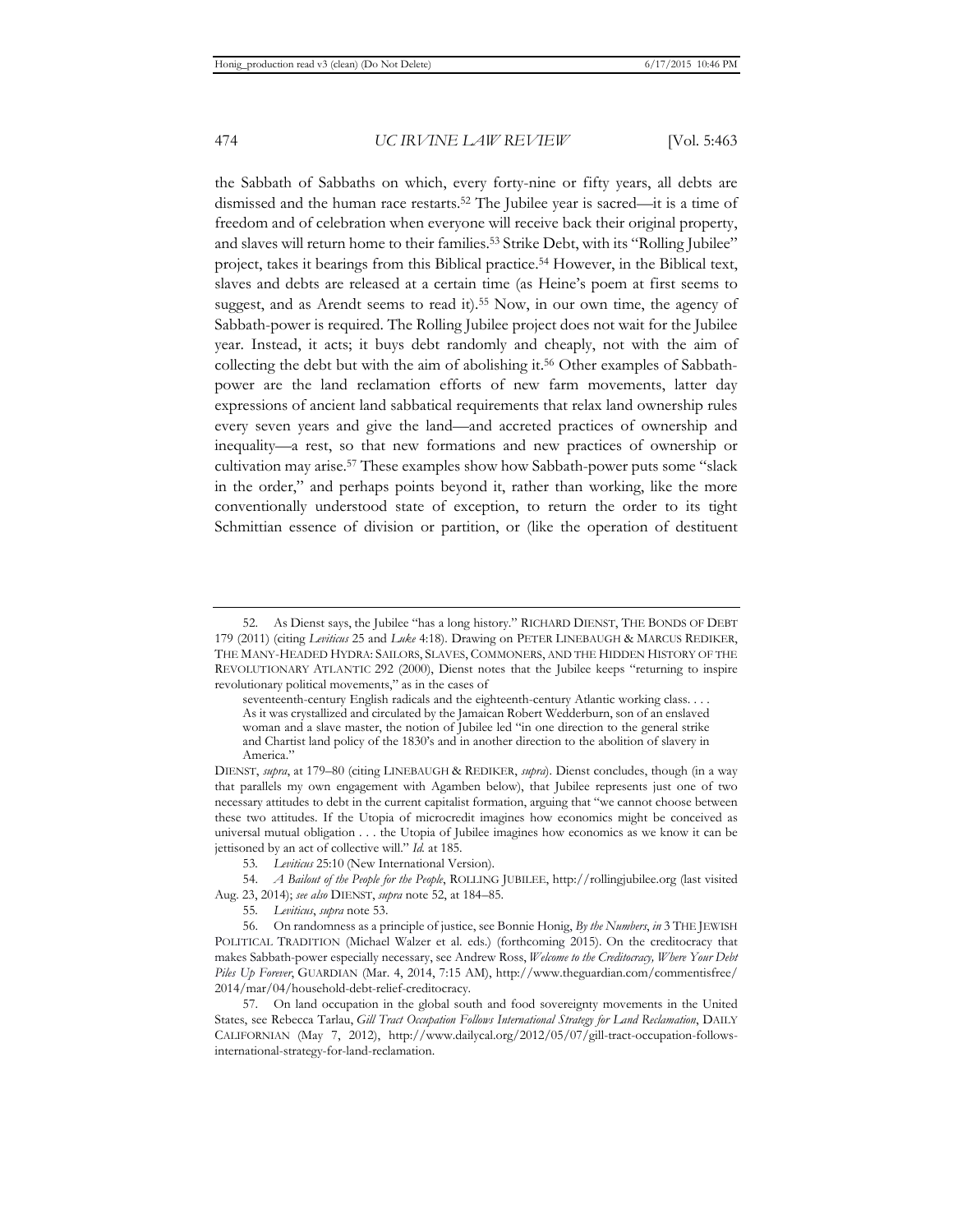power in Agamben) stepping outside of the order altogether to some aneconomic alternative (about which more below).58

It is difficult to draw inspiration from these ancient Sabbath practices without reminding ourselves of their powerful modern critic, Hegel, who in his *Early Theological Writings* is quite critical of the Sabbatical practices of the Jews.59 He contrasts Judaic and ancient Greek practices of land sabbatical or redistribution and finds the former wanting because they are not premised on land or community but on relation to divinity:

[T]he subordination of civil rights to the law of the land, an institution of the Mosaic state has a striking resemblance to the situation created in their republics by two famous legislators, though its source is very different. In order to avert from their states the danger threatening to freedom from the inequality of wealth, Solon and Lycurgus restricted property rights in numerous ways and set various barriers to the freedom of choice which might have led to unequal wealth.<sup>60</sup>

The Greek practices have their source, Hegel says, in concerns about the consequence of "the inequality which would otherwise have arisen," including the possibility of "political annihilation."61 The Judaic practice, by contrast, was not, per se, political. It "was not a consequence of equality of rights in land, but of equality in having no rights in it at all."62

The problem for Hegel here is that the object in relation to which we acquire subjectivity is never possessed on the Biblical account, and so the thing, as it were, cannot do the work: it has no magic. The land is  $God's$ , it is said in Leviticus, $63$  and the people who dwell there are said by God (Hegel points out) to be "strangers and sojourners with me."64 In Winnicottian terms, Hegel is here saying that the object (the land) cannot transfer its permanence to its subjects because the object, which never really belongs to them, lacks precisely the properties needed to transfer the gift of permanence the subjects seek.65 Thus, the Jewish Sabbatical can only function as a reminder of this unique situation of nonownership and dependence on the

<sup>58.</sup> On slack, see WILLIAM E. CONNOLLY, POLITICS AND AMBIGUITY 115 (1987). On debt forgiveness or release as part of the practice of interstate relations among sovereign states, see ODETTE LIENAU, RETHINKING SOVEREIGN DEBT: POLITICS, REPUTATION, AND LEGITIMACY IN MODERN FINANCE (2014). On destituent power, see Giorgio Agamben, *What Is a Destituent power?*, 32 ENV'T & PLAN. D: SOC'Y & SPACE 65 (2014), which I discuss below.

<sup>59.</sup> G.W.F. HEGEL, EARLY THEOLOGICAL WRITINGS 197–98 (T.M. Knox trans., Univ. of Pa. Press 1979) (1948).

<sup>60</sup>*. Id.* at 197.

<sup>61</sup>*. Id.* 

<sup>62.</sup> *Id.* at 198. Miriam Leonard called my attention to the relevant passages in Hegel, for which I am grateful.

<sup>63</sup>*. See Leviticus*, *supra* note 53, at 25:23.

<sup>64.</sup> HEGEL, *supra* note 59, at 197 n.\* (quoting *Leviticus* 25:23 (King James)).

<sup>65.</sup> This Hegelian assumption may inform Hannah Arendt's decision to deny object-like status to cultivated land, which she puts in the domain of "Labor" rather than "Work" in her book. ARENDT, *supra* note 44, at 138*.* I discuss the matter in detail in Bonnie Honig, *What Kind of a Thing is Land? Hannah Arendt's Object Relations*, POL. THEORY (forthcoming 2016).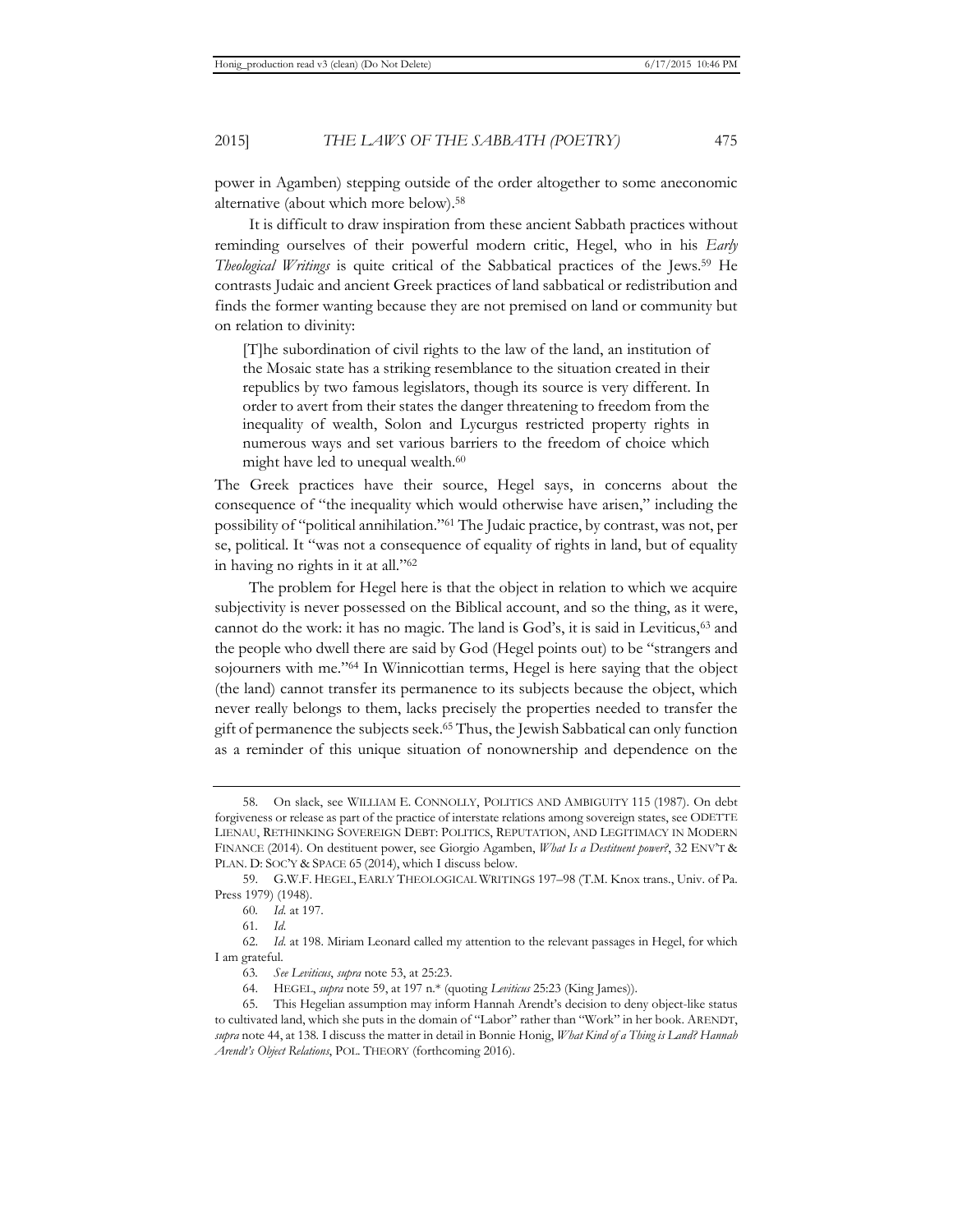sufferance or grace of divinity, and not (as in the case of the ancient Greek lawgivers, Solon and Lycurgus) as an expression of political commitment to the alleviation of inequality. Hegel concludes:

Since the relation of the Jews to one another as citizens was none other than the equal dependence of all on their invisible ruler and his visible servants and officials, since therefore there was strictly no citizen body at all, and since further that dependence eliminated the precondition of all political, i.e., free, laws, it follows that there could not be anything among the Jews resembling a constitutional law  $\dots$ .<sup>66</sup>

We need not adjudicate the question of whether the early Israelite regime was a uniquely political-theological one (by contrast with the Greeks?), nor whether, if it were, that alone would have retarded its progress through world history. For us, surely, things look rather different in almost every way from Hegel's picture. The idea of the land not belonging to us, but rather being on loan to us for our responsible and even conditional use (in Jefferson's term, in "usufruct to the living"67) is surely a useful supplement of virtue (in Aristotle's terms) to the thoroughgoing market relations of use, in which a certain fantasy of property is otherwise now embedded. And the idea of a people relating to itself through the mediation of an external agency, perhaps even an object that enables transitions, is actually a way of describing the Israelites' relation to God in the Book of Exodus.68

This last point calls attention to the need to distinguish good from bad fantasies. Some enhance object permanence in ways that serve subjectivity, and some, making of the object a fetish or disallowing the kinds of relations that enchant subject and object both, stunt the subject in a kind of permanent suspended relation to it. Such a distinction might carry Hegelian traces insofar as we distinguish good from bad objects or fantasies on the basis of their capacity to supplement or underwrite subjectivity. But the argument can point in a different direction, perhaps even to suggest that understanding property relations in terms of loans and debts and collectivity might be preferable (both for the sake of subjectivity and for the environment) to the enlightenment model of ownership that generates one of the very problems—propertied individualism—that Hegel sought to resolve philosophically and politically. And, of course, we have already broached the idea that Hegel does not entertain: that the Sabbath is, in any case, not just given by God (or via an autoimmune defect or mercy of the curse), but that it is taken, by the resilient human agency that is never quite extinguished by the curse—but also the blessing—of everyday existence.

<sup>66.</sup> HEGEL, *supra* note 59, at 198.

<sup>67.</sup> Letter from Thomas Jefferson to James Madison (Sept. 6, 1789), *in* 6 THE WORKS OF THOMAS JEFFERSON 3, 3–4 (Paul Leicester Ford ed., 1904) (emphasis omitted).

<sup>68.</sup> The Hegelian reference to God as an illicit player in all this, a source of dependence where independence is wanted, tracks the later modern criticism of transitional objects as sources of dependence rather than the autonomy-enhancing artifacts that Winnicott believed them to be.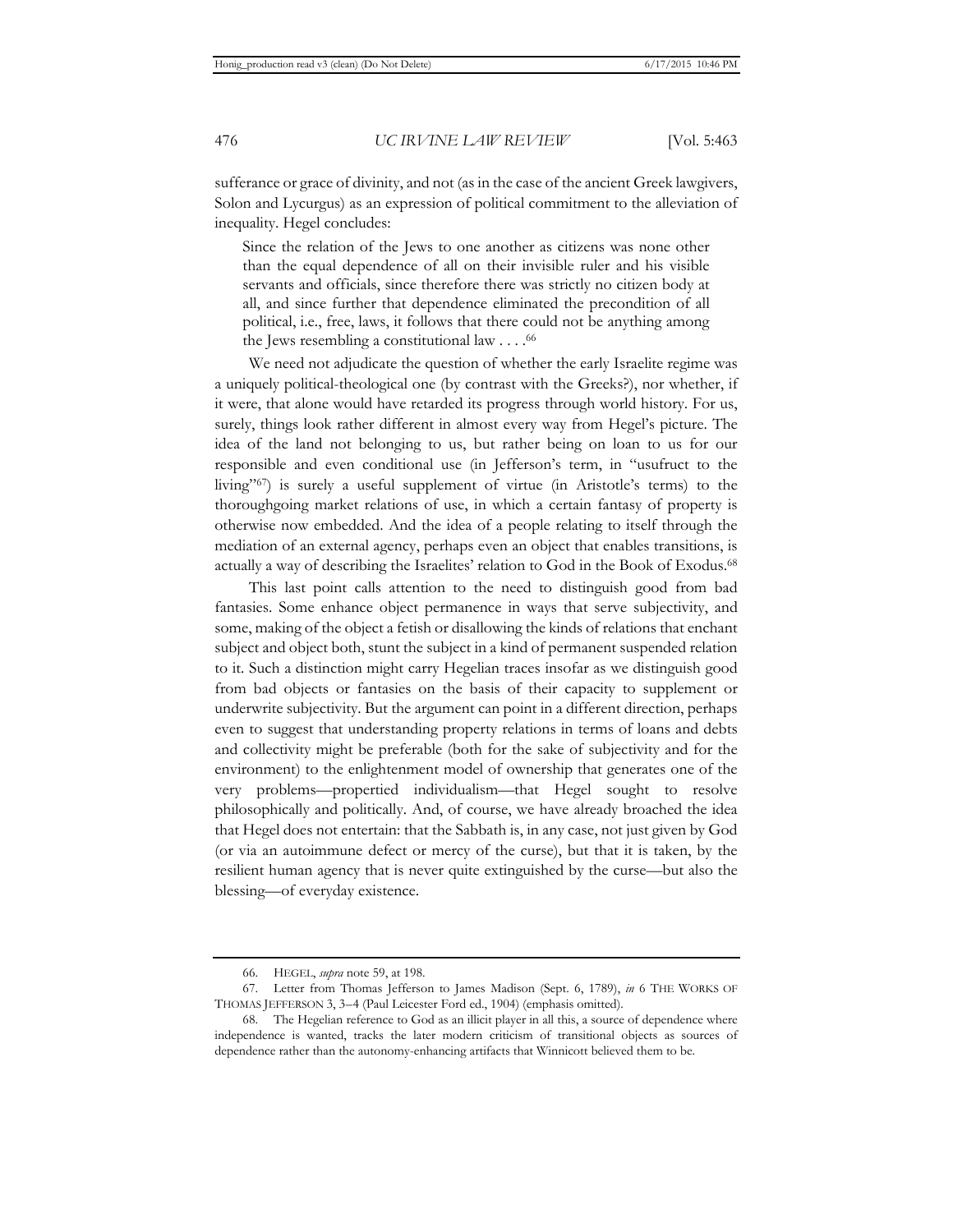#### V. THE DAY OF (W)REST

There is something paradoxical about casting Sabbath-power, which involves turning to the Sabbath, which is after all a day of rest, to animate new sites of active agency.69 But the Sabbath that we have recovered from Heine's Sabbath poetry is not a rupture of the everyday (like Carl Schmitt's view of the miracle, which grounded his view of the state of exception).70 It is in some ways continuous with the everyday, its enchanted and enchanting partner (and so more grounded in something like Franz Rosenzweig's view of the miracle, which I argue elsewhere offers an important alternative to Schmitt's account of the state of exception).<sup>71</sup> This view of the Sabbath as in some ways continuous with, in dialogue with, the secular week makes it less difficult to think of Sabbath as both power dependent and power generating; internal and not external. That is, this view does not fall into Hegel's trap of casting the Jew as necessarily subject to external powers. Instead, we see here a practice that has some family resemblance to the idea of the General Strike: a suspension of work that presupposes the productive power of workers, but also generates the generative powers that may open new and different orders of economic life.

Giorgio Agamben makes a similar-seeming move in a recent essay when he imagines an analogy between Sabbath and destituent power.72 But he seems to want the Sabbath without the power, the rest without the wrest.73 In "What is a destituent power?" Agamben turns to the Sabbath as a way of establishing the possibility of a kind of "inoperativeness"74 that is not the mere negation of action; a destituent

72*. See generally* Agamben, *supra* note 58.

74. For an early discussion of inoperativeness in Agamben's work, see GIORGIO AGAMBEN, HOMO SACER: SOVEREIGN POWER AND BARE LIFE 61–62 (Daniel Heller-Roazen trans., 1998), where the notion is presented in relation to Bataille's notion of *desoeuvrement*: "The only coherent way to understand inoperativeness is to think of it as a generic mode of potentiality that is not exhausted (like individual action or collective action understood as the sum of individual actions) in a *transitus de potentia* 

<sup>69.</sup> Though it is not simply paradoxical if we return to the analogy with the General Strike: there is the question of whether, as Matthew Sharpe puts it (in a way that tracks the argument I make here about Sabbath and metamorphosis), "a strike is an instance of passivity (it stops work) or activity, as when people talk of taking 'strike action': which involves picketing, rallying, advocacy, public speaking, and other political actions." Matthew Sharpe, *Only Agamben Can* Save *Us?: Against the Messianic Turn Recently Adopted in Critical Theory*, BIBLE & CRITICAL THEORY, 2009, at 40.1, 40.19 n.19, *available at* http://novaojs.newcastle.edu.au/ojsbct/index.php/bct/article/viewFile/272/255.

<sup>70</sup>*. See* GIORGIO AGAMBEN, STATE OF EXCEPTION 56 (Kevin Attell trans., 2005).

<sup>71</sup>*. See* HONIG, *supra* note 30, at 95–98.

<sup>73.</sup> See Stefano Franchi on "the apparent paradox of passive politics" in Agamben, which Franchi deems problematic. Stefano Franchi, *Passive Politics*, CONTRETEMPS, Dec. 2004, at 30, 38. But there are ways out, says Franchi, *id.*, albeit not by way of Agamben. In workerism, "Politics becomes passive in the sense that the canonical form of Marxist political action, the workers' struggle against capital, is identified with a denial of any action at all, as Mario Tronti declared in 'The Strategy of the Refusal.'" *Id.* But that strategy is not a politics as such (and indeed, Franchi notes, "Later in the essay Tronti claims that mass passivity is the first, necessary step that must however become active in becoming organized, political and subjective."). *Id.* at 41 n.16. Thus, refusal "is only the necessary first step for a liberatory politics that must be followed by the creative invention of 'new forms of life and a new community.'" *Id.* at 38. In sum, destituent power and constituent power are not alternatives, but collaborators.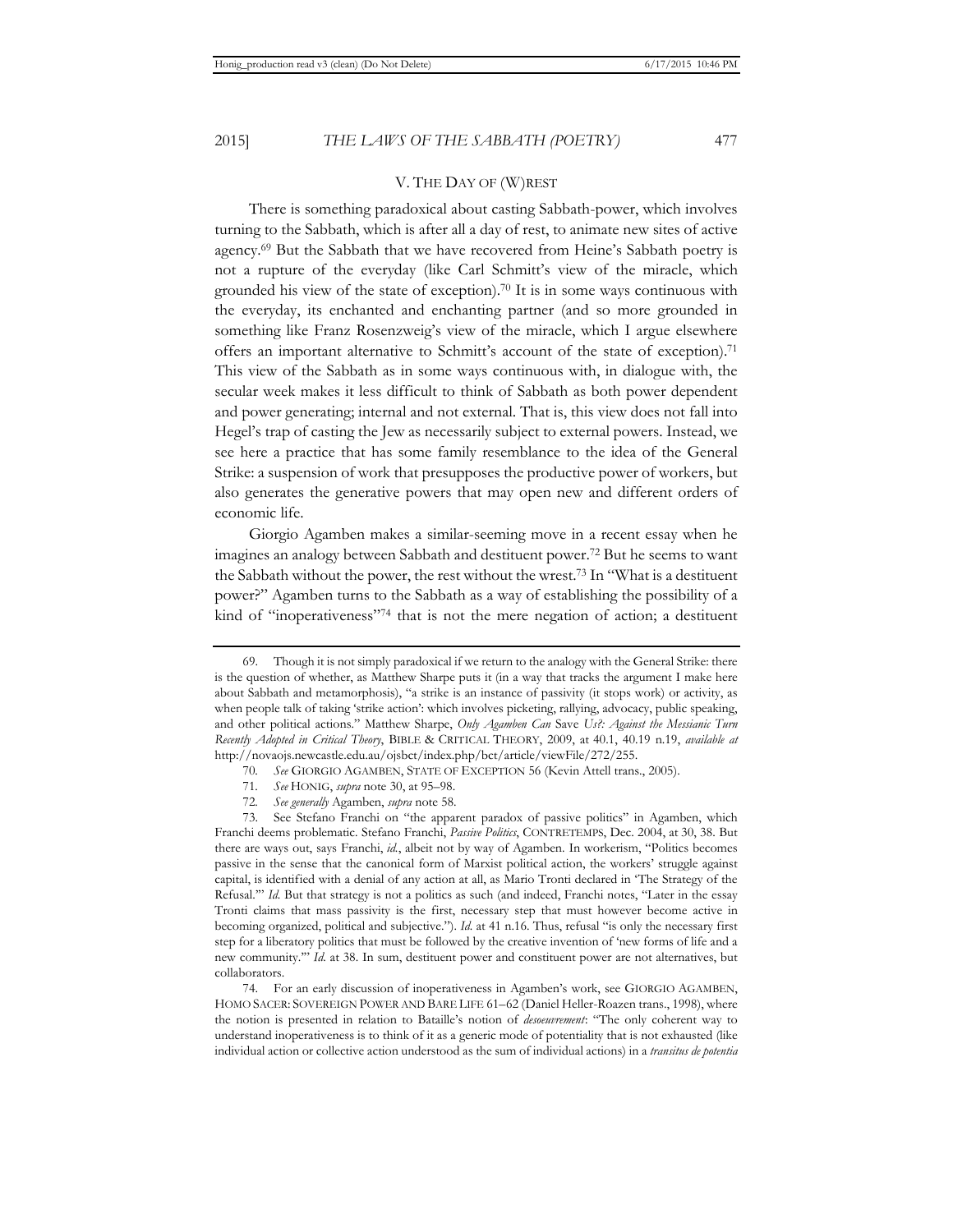power that is not the mere negation of its constituent counterpart.75 He claims to find resources in the Sabbath for a third option that escapes the charge of mere negation:

The modern epoch, starting from Christianity—whose creator God defined himself from the origin in opposition to the *deus otiosus* of the pagans—is constitutively unable to think inoperativity except in the negative form of the suspension of labor. Thus one of the ways in which inoperativity has been thought is the feast [*la festa*], which, on the model of the Hebrew Shabbat, has been conceived essentially as a temporary suspension of productive activity, of *melacha*. 76

But he goes on: this feast could be seen as mere suspension too. So, seeking to move beyond mere negation, Agamben says the feast can be "defined not only by what in it is not done, but primarily by the fact that what is done" is what we do every day (eat, drink, and so on), but done differently.77 Doing everyday activities differently does not negate the everyday, he says. Rather the everyday "becomes undone, is rendered inoperative, liberated and suspended from its 'economy', from the reasons and purposes that define it during the weekdays."78 Thus Agamben concludes, "not doing, in this sense, is only an extreme case of this suspension," and not negation after all.79

Here, Agamben hopes, we see a kind of cessation that is an alteration rather than a negation:

If one eats [on the Sabbath], it is not done for the sake of being fed; if one gets dressed, it is not done for the sake of being covered up or taking shelter from the cold; if one wakes up, it is not done for the sake of working; if one walks, it is not done for the sake of going someplace; if one speaks, it is not done for the sake of communicating information; if one exchanges objects, it is not done for the sake of selling or buying.<sup>80</sup>

And this generates a different, presumably non-negating kind of inoperativity, one that does not presuppose and require that which it seeks to overcome. (In this sense, it is singularly un-agonistic, it seems.)

*ad actum*." *See also* GIORGIO AGAMBEN: SOVEREIGNTY AND LIFE (Matthew Calarco & Steven DeCaroli eds., Kevin Attell trans., 2007).

<sup>75</sup>*. See generally* Agamben, *supra* note 58.

<sup>76.</sup> GIORGIO AGAMBEN, ELEMENTS FOR A THEORY OF DESTITUENT POWER (Stephanie Wakefield trans., 2013), *available at* http://www.scribd.com/doc/236409599/AGAMBEN-Elementsfor-a-Theory-of-Destituent-Power.

<sup>77.</sup> Agamben, *supra* note 58, at 69.

<sup>78</sup>*. See id.*

<sup>79.</sup> This "not doing," which is not negation, is identified by Agamben with Bartleby, the Melville character much beloved by many critical theorists from Deleuze to Agamben. *Id.* I examine the consequences of critical theory's Bartleby-love, also in the context of Sabbath-power, in my essay, *Charged: Debt, Power, and the Politics of the Flesh in Shakespeare's Merchant, Melville's Moby-Dick, and Eric Santner's The Weight of All Flesh*, my reply to Eric Santner's Tanner Lectures, in THE WEIGHT OF ALL FLESH: ON THE SUBJECT-MATTER OF POLITICAL THEOLOGY (Kevis Goodman ed.) (forthcoming 2015).

<sup>80.</sup> Agamben, *supra* note 58, at 69.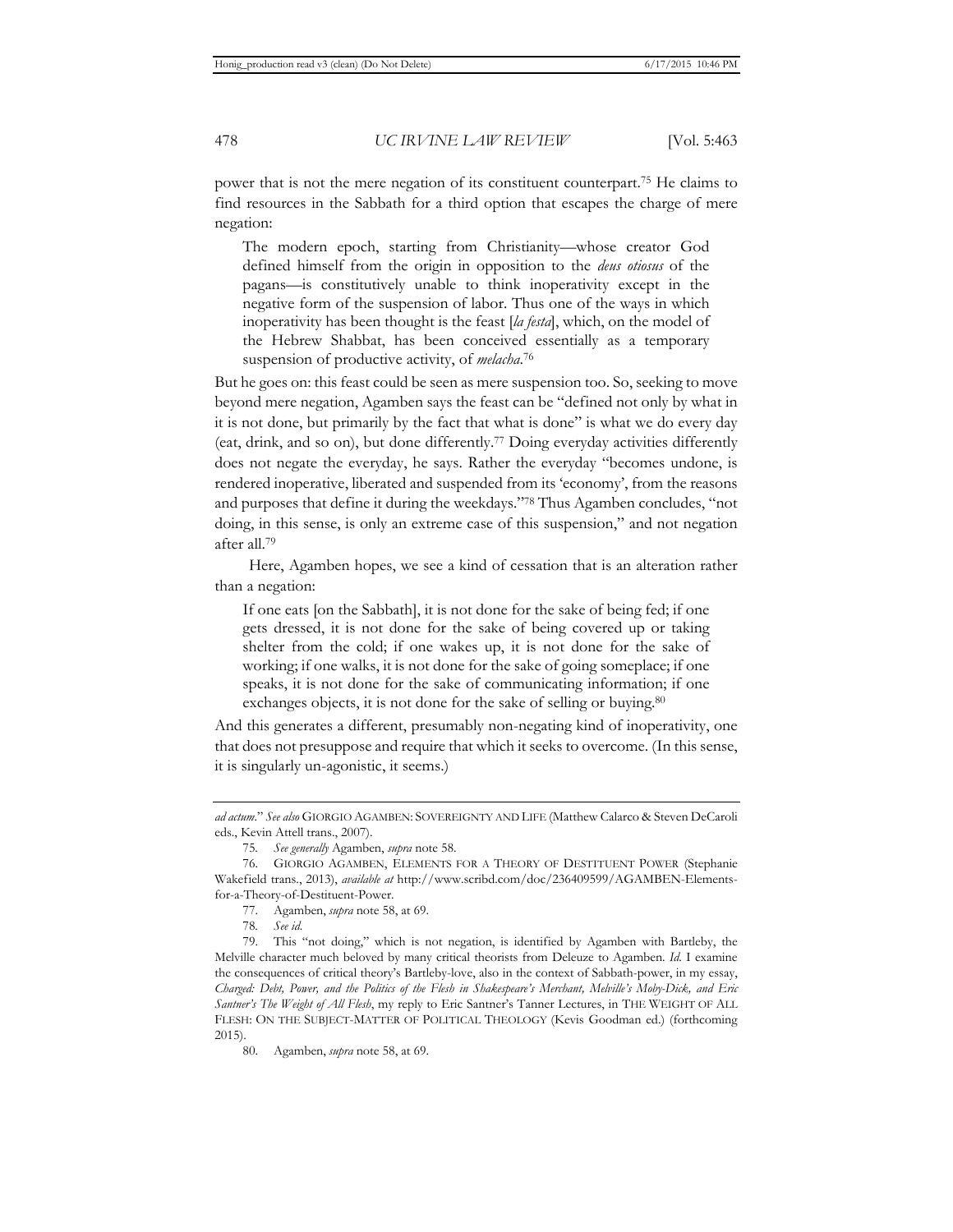It is difficult, however, to see how destituent power can escape, through a kind of stipulated purism, the charges of negativity and essentialism (as if, like Aristotle, we could claim some relations are all virtue and no use or pleasure).81 And although Agamben uses the term destituent power, his focus is not—as it is in Heine's poem, possibly *malgré lui*—on the collective and sensorial powers we exercise to *make* Sabbath (or *take* it) and, later, unmake it or bid it goodbye. Still, we may borrow from Agamben the insight that resistance requires some unplugging, as it were, from our current investments in forms of agency and power that—whatever their merits—also re-embed us further in hierarchical institutions and arrangements. Sabbath, in the privative sense, is not enough, but it is necessary to its more generative aspect, the generation of Sabbath-power, and conversely—and this is key—Sabbath-power is itself necessary to the capacity to unplug, as it were.82

Sabbath cannot deliver the equality it stands for, however, unless those who observe it are *active* participants in its egalitarian project, and this (contra Agamben) through *both* destituent and constituent forms of power. Analogously, we may say with Winnicott, having the blanket is not enough, nor is finding comfort in it. It must also be the child's partner in play, if it is to "work." As Richard Dienst puts it in *The Bonds of Debt*, the way forward—what he calls "a radical politics of indebtedness"—may require combining two utopian attitudes that "might at first appear opposed or contradictory."83 The first entails an acceptance of the fact that "human productivity itself requires indebtedness as a kind of irreducible technical

<sup>81.</sup> Agamben gets this far by tracking a traditional Judaic view of the Sabbath as nonpurposive, in contrast with the purposiveness of everyday life. But does this idea of a nonpurposiveness cleansed of purpose escape the charge of negation? It may be useful here to recall Jacques Derrida's reading of Aristotle's three kinds of friendship, in which friendship as virtue is treated as separate and distinct from the other two: friendship as pleasure and friendship as use. JACQUES DERRIDA, THE POLITICS OF FRIENDSHIP 203 (George Collins trans., Verso 2005) (1994). Derrida's reading of Aristotle shows how, on his own account, friendship as virtue, pleasure, and use are decidedly co-implicated. In casting the Sabbath as the uniquely pure time and space of non-use, Agamben returns us to the purity and essentialism of Aristotle on virtue friendship. There may be a traditional Judaic view of Sabbath that is similarly essentialist and pure, but it is one view among others. Moreover, the idea of destituent power, in the name of which this nonpurposive Sabbath practice is recovered, is conceived by contrast with constitutent power. Thus, the recalibration that Agamben seeks is marked by this negation, surely, as it is by his earlier critique of Negri and by Negri's own response, in which Negri charges that Agamben does not provide politics with any principle of productivity or activity. (Thanks to Peg Birmingham on this point.)

<sup>82.</sup> Sometimes this unplugging may alter the operation of the system we seek to alter. In the case of Sabbath-power, it may also point to different systems—a precapitalist form of life that once supported and was supported by Jubilee, or a postcapitalist form that is not quite yet imaginable. I assume that Julia Reinhard Lupton is working in the vicinity of these ideas when she adds to the tisch of Arendt a "Sabbath symbolism [that] is no mere ornament," as Sanford Budick put it in his review of JULIA REINHARD LUPTON, THINKING WITH SHAKESPEARE: ESSAYS ON POLITICS AND LIFE (2011). Sanford Budick, Book Review, 111 MODERN PHILOLOGY E323, E323–24 (2014). "For Lupton," as Budick says, such imagery "betokens a supplementary dimension of the thinking of shared or interim space. She pursues varieties of this idea through the writings of Giorgio Agamben on a 'Sabbath' of 'inoperative' work (56–57, 237) and even finds it in Hamlet's 'Sabbatarian "let it be"' (241)." *Id.* at E324.

<sup>83.</sup> DIENST, *supra* note 52, at 183–84.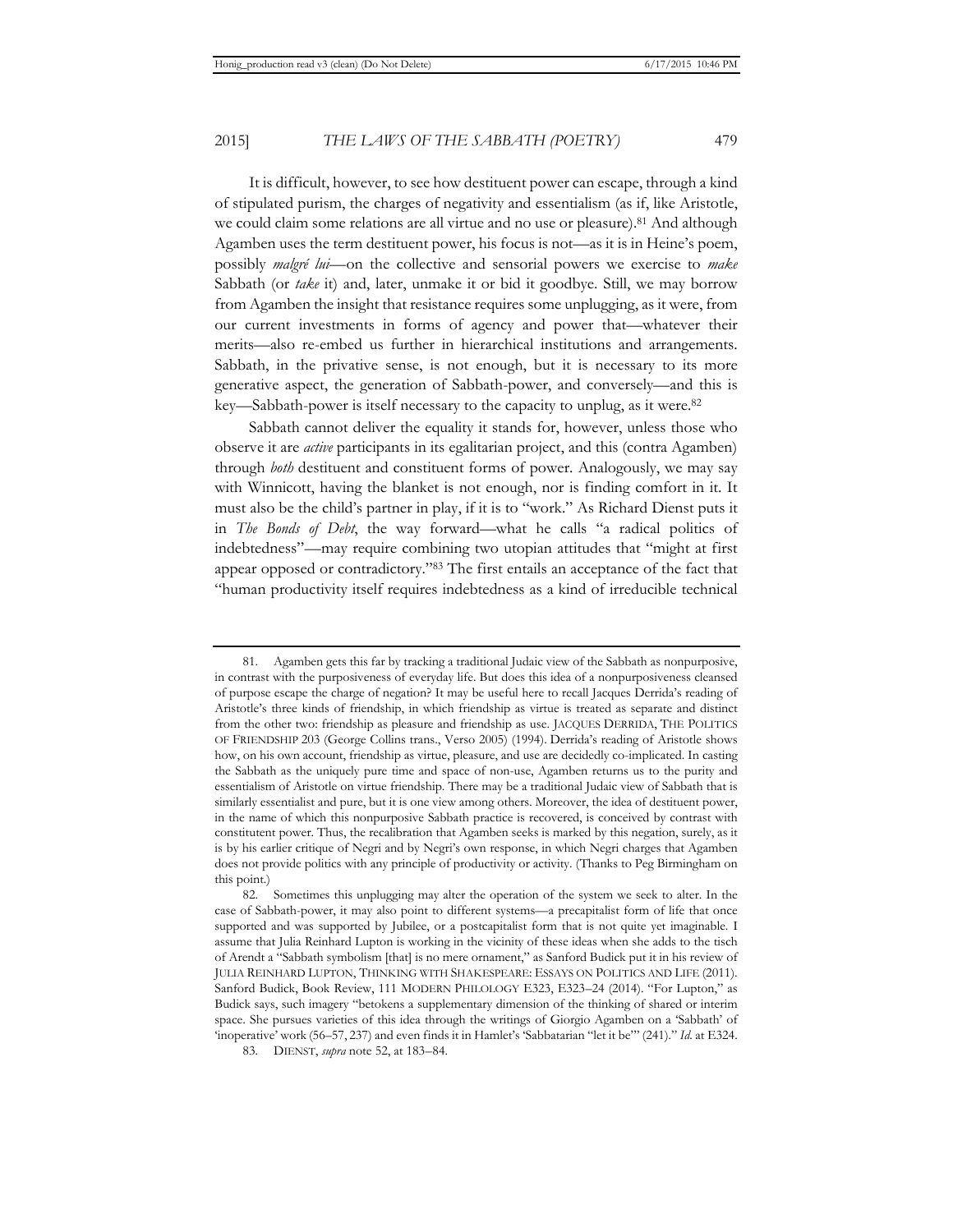prosthesis," and this is well pursued through practices like microcredit.84 And the second, "associated with Jubilee," "insists that people must always be able to refuse the obligations built into their circumstances, and insofar as these obligations can be ruptured by an act of will . . . cancelling debts or going bankrupt is always somehow liberating. Not just once, but over and over."85

#### VI. FANTASY AND WORLD-MAKING

Heine's Sabbath poetry can be what Arendt says it is: a bid for inclusion. Or it can be the story of incandescent resilient souls who, week after week, wash off the dust of oppression and division to re-experience and claim equality, for a moment, so that this equality may, as Franz Rosenzweig hoped and thought it should, be seen to be always already operating in every week, available to be (re)activated. Thus understood, Sabbath is not merely an exceptional refuge that punctuates the weeks in their interminable secular, hierarchical sameness. Since Arendt seems to distance herself from Heine's belief that he, as a singular poet, dwells in Sabbatical exceptionality all the time and is not himself subject to the cycle of metamorphosis, we may see in her some openness to the idea presented here, that Sabbath-power is best seen as an intensification of the everyday—not, like Heine's self-exception from the dog life of the Jews, a distinct alternative to it, and certainly not something whose purity with respect to the profane should be assumed.

Heine sometimes thought that he, the poet and lord of dreams who lived in a permanent Sabbath state (he thought), could do something like the work of the Sabbath and ennoble a people made ignoble by circumstances. Arendt had little patience for such aspirations. Indeed, the entire "hidden tradition," to which she gives shape in her essay by tracking the efforts of even admirable conscious pariahs, is one conjugated only by individuals and limited thereby. No action in concert occurs here and no alteration results in the conditions of worldliness. Arendt wants to credit the insight and courage of those who chose the path of the pariah rather than the parvenu. Their acts were not without consequence. But, she recognizes, they operated in limiting situations and their example can be no model for us now. They had no political significance.<sup>86</sup> They cared for the world but could not act effectively upon it.

Still, she may have been too quick in underestimating Heine's Sabbath poetry. Wending its way in and out of German orientalism and philhellenism, through the *Arabian Tales*, the Greek pagan gods, Judaic monotheism, and the faith of every major religion in rebirth, restoration, and renewal, Heine's practically Melvillean, even glossolalic, Sabbath poetry may be seen as constituting a world of hybridity before such a world is possible. Since fantasy underwrites facticity (in Winnicott and elsewhere too), and since such fantasizing is crucially important to the world-making

<sup>84</sup>*. Id.* at 184.

<sup>85</sup>*. Id.*

<sup>86.</sup> ARENDT, *supra* note 3, at 288–91.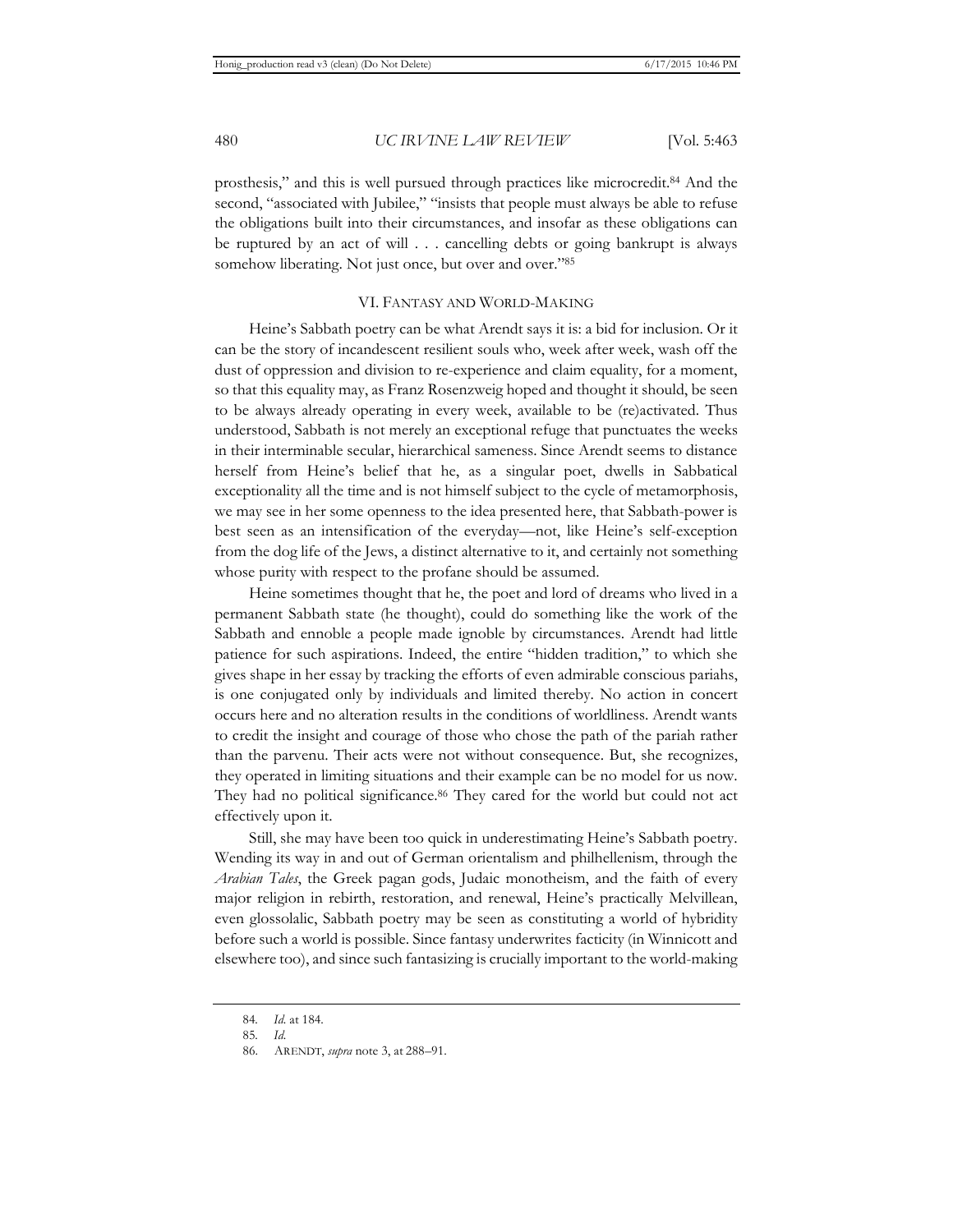on behalf of which Arendt herself wrote, such individual efforts may not be sufficient to effect world transformation. But they may be necessary. That Arendt at some level knew this is suggested by the fact that she thought this "hidden tradition" was worth recovering, reconstructing, exploring, and disseminating.

For us, now, Heine's poem calls attention to the power of Sabbath. Sabbathpower (experienced not only in the weekly ritual but also in practices of land and debt sabbatical known as *sh'mita* and Jubilee) underwrites egalitarian practices that act legally to suspend (the force of) law in order to foment restoration and rebeginning.87 Another example we could add to those already mentioned is that of the debtor sanctuaries at Whitefriars, the Mint, and elsewhere, into which no bailiffs were allowed and which protected the lives (and sometimes also the assets) of those imperiled by debt and otherwise fated to bare life in debtors' prisons.88

Returning to Arendt's essay, these readings of Heine, Arendt, Hegel, Winnicott, and others invite us to see each of Arendt's four pariahs not, as we may have done at the start, as more or less wanting in relation to a standard of action or pariah consciousness. Instead, we may ask what we stand to acquire from each, what are each of the pariah's possible "contributions in" to the subject, according to that pariah's own properties? All four of Arendt's exemplary pariahs contribute to a repertoire of resilience that includes rebellion, visionary poetry, Sabbath-power, the sort of rights claiming that appeals to official powers, and a humanism expressed by way of mockery of those very same official powers. Even Heine's mystical naturalism has a role to play here, surely, if we treat Arendt's figures as conjugators of a shared tradition and not (as she herself sometimes seems to do) as offering a menu of distinct alternatives. As we know from the example of Strike Debt: rebellion, poetry, Sabbath-power, rights claiming, and mockery of the powers that be all presuppose and require each other when the political aim is to disenchant

living, / And forthwith found salvation in surrender.

<sup>87. &</sup>quot;The land was ours before we were the land's" is the first line of ROBERT FROST, *The Gift Outright*, *in* THE POETRY OF ROBERT FROST 348, 348 (Edward Connery Lathem ed., 1969), a poem caught in the colonial mentality of promise that hides dispossession but is available, I would argue, for redirection given its idea that land comes to possess those who seek to possess it, if they give themselves up to it. (Thanks to George Kateb for this reference.)

The land was ours before we were the land's. / She was our land more than a hundred years / Before we were her people. She was ours / In Massachusetts, in Virginia, / But we were England's, still colonials, / Possessing what we still were unpossessed by, / Possessed by what we now no more possessed. / Something we were withholding made us weak / Until we found out that it was ourselves / We were withholding from our land of

*Id.* Does this idea of "salvation in surrender," now Christian, not Jewish, pass Hegel's various tests? 88. I thank Shaun McVeigh for calling my attention to Whitefriars. On debtor sanctuaries, see Nigel Stirk, *Fugitive Meanings: The Literary Construction of a London Debtors' Sanctuary in the Eighteenth Century*, 24 BRIT. J. FOR EIGHTEENTH-CENTURY STUD. 175 (2001). Stirk's focus is on the Mint, the

last surviving debtors' sanctuary . . . which stayed beyond the law until 1723. The Mint occupied both a physical space close to the centre of London, and a place in ongoing debates about the liberty of debtors who faced imprisonment for non-payment and the property rights of creditors. At a time when the force of English law was relied upon to defend liberty and property, the continued presence in London of an area the law could not reach was highly problematic.

*Id.* at 175 (footnote omitted).